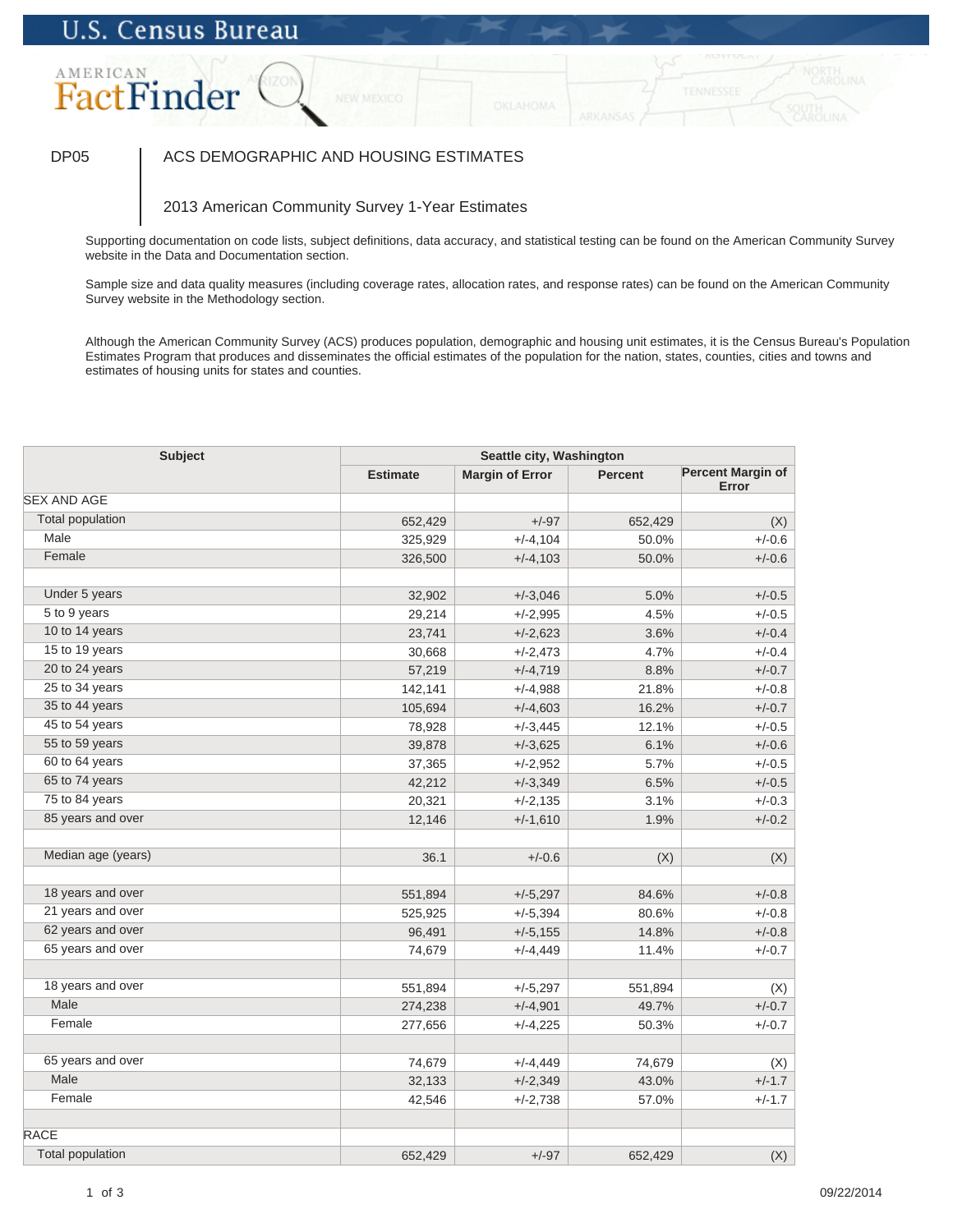| <b>Subject</b>                                                  | Seattle city, Washington |                          |                |                                   |  |
|-----------------------------------------------------------------|--------------------------|--------------------------|----------------|-----------------------------------|--|
|                                                                 | <b>Estimate</b>          | <b>Margin of Error</b>   | <b>Percent</b> | <b>Percent Margin of</b><br>Error |  |
| One race                                                        | 612,071                  | $+/-4,420$               | 93.8%          | $+/-0.7$                          |  |
| Two or more races                                               | 40,358                   | $+/-4,425$               | 6.2%           | $+/-0.7$                          |  |
|                                                                 |                          |                          |                |                                   |  |
| One race                                                        | 612,071                  | $+/-4,420$               | 93.8%          | $+/-0.7$                          |  |
| White                                                           | 459,360                  | $+/-7,473$               | 70.4%          | $+/-1.1$                          |  |
| <b>Black or African American</b>                                | 46,431                   | $+/-5,595$               | 7.1%           | $+/-0.9$                          |  |
| American Indian and Alaska Native                               | 3,177                    | $+/-1,401$               | 0.5%           | $+/-0.2$                          |  |
| Cherokee tribal grouping                                        | N                        | N                        | N              | N                                 |  |
| Chippewa tribal grouping                                        | N                        | N                        | N              | N                                 |  |
| Navajo tribal grouping                                          | N                        | N                        | N              | N                                 |  |
| Sioux tribal grouping                                           | N                        | N                        | N              | N                                 |  |
| Asian                                                           | 87,331                   | $+/-6,629$               | 13.4%          | $+/-1.0$                          |  |
| Asian Indian                                                    | 8,864                    | $+/-2,085$               | 1.4%           | $+/-0.3$                          |  |
| Chinese                                                         | 26,768                   | $+/-3,743$               | 4.1%           | $+/-0.6$                          |  |
| Filipino                                                        | 12,003                   | $+/-3,211$               | 1.8%           | $+/-0.5$                          |  |
| Japanese                                                        | 8,525                    | $+/-1,836$               | 1.3%           | $+/-0.3$                          |  |
| Korean                                                          | 9,657                    | $+/-2,716$               | 1.5%           | $+/-0.4$                          |  |
| Vietnamese                                                      | 10,088                   | $+/-2,405$               | 1.5%           | $+/-0.4$                          |  |
| Other Asian                                                     | 11,426                   | $+/-3,642$               | 1.8%           | $+/-0.6$                          |  |
| Native Hawaiian and Other Pacific Islander                      | 2,904                    | $+/-1,390$               | 0.4%           | $+/-0.2$                          |  |
| Native Hawaiian                                                 | 794                      | $+/-1,048$               | 0.1%           | $+/-0.2$                          |  |
| Guamanian or Chamorro                                           | 926                      | $+/-936$                 | 0.1%           | $+/-0.1$                          |  |
| Samoan                                                          | 529                      | $+/-476$                 | 0.1%           | $+/-0.1$                          |  |
| <b>Other Pacific Islander</b>                                   | 655                      | $+/-548$                 | 0.1%           | $+/-0.1$                          |  |
| Some other race                                                 | 12,868                   | $+/-3,467$               | 2.0%           | $+/-0.5$                          |  |
| Two or more races                                               | 40,358                   | $+/-4,425$               | 6.2%           | $+/-0.7$                          |  |
| White and Black or African American                             |                          | $+/-2,047$               | 1.1%           | $+/-0.3$                          |  |
| White and American Indian and Alaska Native                     | 7,373                    |                          |                | $+/-0.2$                          |  |
| White and Asian                                                 | 5,311                    | $+/-1,168$               | 0.8%           |                                   |  |
| Black or African American and American Indian and               | 16,001                   | $+/-2,036$               | 2.5%           | $+/-0.3$<br>$+/-0.2$              |  |
| Alaska Native                                                   | 1,514                    | $+/-1,081$               | 0.2%           |                                   |  |
| Race alone or in combination with one or more other             |                          |                          |                |                                   |  |
| races<br>Total population                                       | 652,429                  | $+/-97$                  | 652,429        |                                   |  |
| White                                                           | 495,655                  | $+/-7,977$               | 76.0%          | (X)<br>$+/-1.2$                   |  |
| <b>Black or African American</b>                                |                          |                          | 9.3%           | $+/-0.9$                          |  |
| American Indian and Alaska Native                               | 60,379<br>13,224         | $+/-5,618$<br>$+/-2,607$ | 2.0%           | $+/-0.4$                          |  |
| Asian                                                           |                          | $+/-6,970$               | 16.5%          | $+/-1.1$                          |  |
| Native Hawaiian and Other Pacific Islander                      | 107,886                  | $+/-2,254$               | 0.9%           | $+/-0.3$                          |  |
| Some other race                                                 | 6,055<br>15,894          |                          | 2.4%           | $+/-0.6$                          |  |
|                                                                 |                          | $+/-3,685$               |                |                                   |  |
| HISPANIC OR LATINO AND RACE                                     |                          |                          |                |                                   |  |
| Total population                                                | 652,429                  | $+/-97$                  | 652,429        | (X)                               |  |
| Hispanic or Latino (of any race)                                | 41,990                   | $+/-5,672$               | 6.4%           | $+/-0.9$                          |  |
| Mexican                                                         | 25,666                   | $+/-4,740$               | 3.9%           | $+/-0.7$                          |  |
| <b>Puerto Rican</b>                                             | 1,968                    | $+/-807$                 | 0.3%           | $+/-0.1$                          |  |
| Cuban                                                           | 1,368                    | $+/-1,162$               | 0.2%           | $+/-0.2$                          |  |
| Other Hispanic or Latino                                        | 12,988                   | $+/-2,980$               | 2.0%           | $+/-0.5$                          |  |
| Not Hispanic or Latino                                          | 610,439                  | $+/-5,666$               | 93.6%          | $+/-0.9$                          |  |
| White alone                                                     | 437,127                  | $+/-6,698$               | 67.0%          | $+/-1.0$                          |  |
| Black or African American alone                                 | 45,047                   | $+/-5,165$               | 6.9%           | $+/-0.8$                          |  |
| American Indian and Alaska Native alone                         | 1,519                    | $+/-566$                 | 0.2%           | $+/-0.1$                          |  |
| Asian alone                                                     | 87,018                   | $+/-6,651$               | 13.3%          | $+/-1.0$                          |  |
| Native Hawaiian and Other Pacific Islander alone                | 2,904                    | $+/-1,390$               | 0.4%           | $+/-0.2$                          |  |
| Some other race alone                                           | 1,877                    | $+/-1,031$               | 0.3%           | $+/-0.2$                          |  |
| Two or more races                                               | 34,947                   | $+/-3,601$               | 5.4%           | $+/-0.6$                          |  |
| Two races including Some other race                             | 496                      | $+/-447$                 | 0.1%           | $+/-0.1$                          |  |
| Two races excluding Some other race, and Three<br>Or more races | 34,451                   | $+/-3,562$               | 5.3%           | $+/-0.5$                          |  |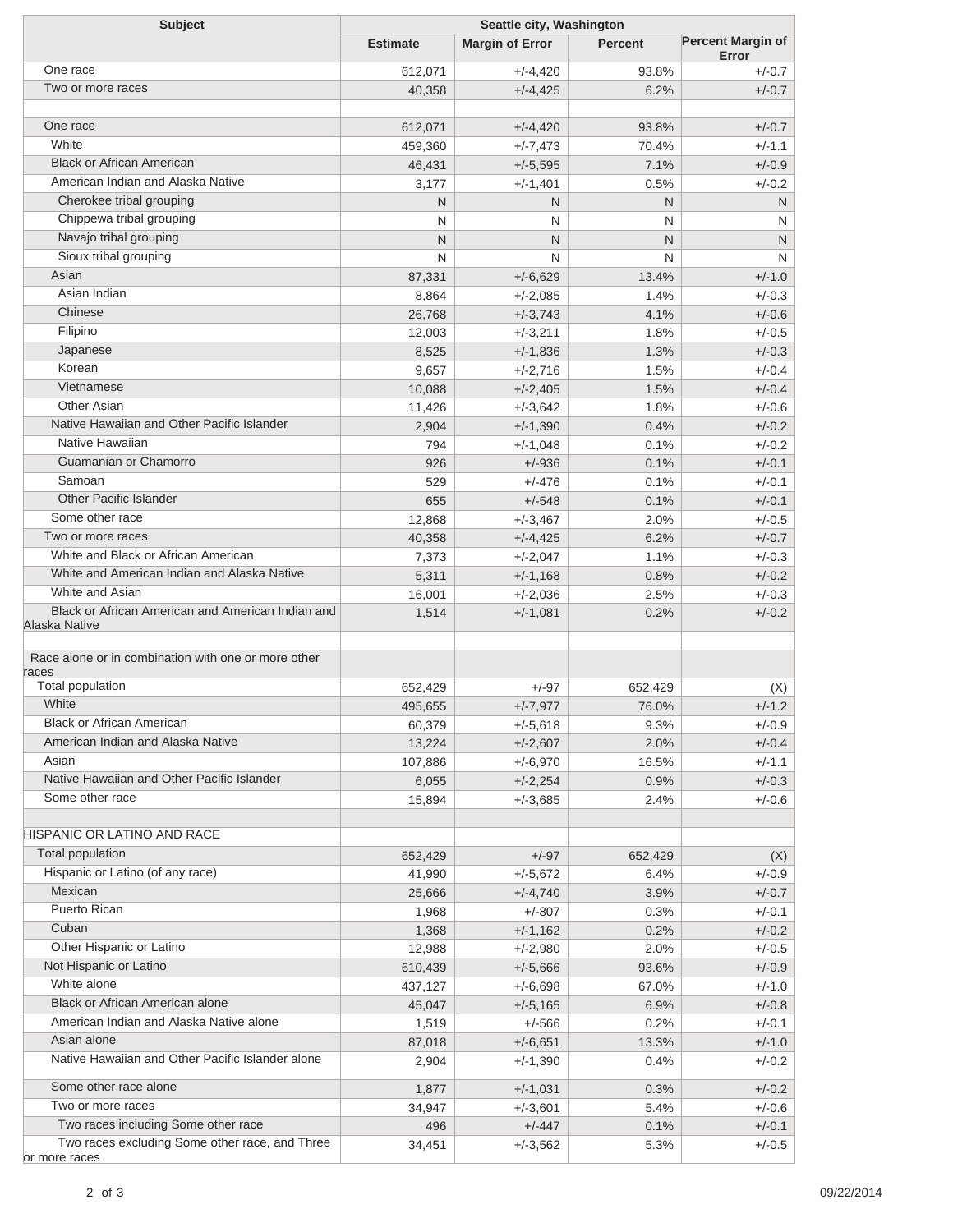| <b>Subject</b>      | Seattle city, Washington |                        |                |                                   |
|---------------------|--------------------------|------------------------|----------------|-----------------------------------|
|                     | <b>Estimate</b>          | <b>Margin of Error</b> | <b>Percent</b> | <b>Percent Margin of</b><br>Error |
|                     |                          |                        |                |                                   |
| Total housing units | 314,880                  | $+/-5.091$             | (X)            | (X)                               |

In data year 2013, there were a series of changes to data collection operations that could have affected some estimates. These changes include the addition of Internet as a mode of data collection, the end of the content portion of Failed Edit Follow-Up interviewing, and the loss of one monthly panel due to the Federal Government shut down in October 2013. For more information, see: User Notes

The ACS questions on Hispanic origin and race were revised in 2008 to make them consistent with the Census 2010 question wording. Any changes in estimates for 2008 and beyond may be due to demographic changes, as well as factors including questionnaire changes, differences in ACS population controls, and methodological differences in the population estimates, and therefore should be used with caution. For a summary of questionnaire changes see http://www.census.gov/acs/www/methodology/questionnaire\_changes/. For more information about changes in the estimates see http://www.census.gov/population/hispanic/files/acs08researchnote.pdf.

For more information on understanding race and Hispanic origin data, please see the Census 2010 Brief entitled, Overview of Race and Hispanic Origin: 2010, issued March 2011. (pdf format)

While the 2013 American Community Survey (ACS) data generally reflect the February 2013 Office of Management and Budget (OMB) definitions of metropolitan and micropolitan statistical areas; in certain instances the names, codes, and boundaries of the principal cities shown in ACS tables may differ from the OMB definitions due to differences in the effective dates of the geographic entities.

Estimates of urban and rural population, housing units, and characteristics reflect boundaries of urban areas defined based on Census 2010 data. As a result, data for urban and rural areas from the ACS do not necessarily reflect the results of ongoing urbanization.

Source: U.S. Census Bureau, 2013 American Community Survey

#### Explanation of Symbols:

 1. An '\*\*' entry in the margin of error column indicates that either no sample observations or too few sample observations were available to compute a standard error and thus the margin of error. A statistical test is not appropriate.

 2. An '-' entry in the estimate column indicates that either no sample observations or too few sample observations were available to compute an estimate, or a ratio of medians cannot be calculated because one or both of the median estimates falls in the lowest interval or upper interval of an open-ended distribution.

3. An '-' following a median estimate means the median falls in the lowest interval of an open-ended distribution.

4. An '+' following a median estimate means the median falls in the upper interval of an open-ended distribution.

 5. An '\*\*\*' entry in the margin of error column indicates that the median falls in the lowest interval or upper interval of an open-ended distribution. A statistical test is not appropriate.

 6. An '\*\*\*\*\*' entry in the margin of error column indicates that the estimate is controlled. A statistical test for sampling variability is not appropriate. 7. An 'N' entry in the estimate and margin of error columns indicates that data for this geographic area cannot be displayed because the number of sample cases is too small.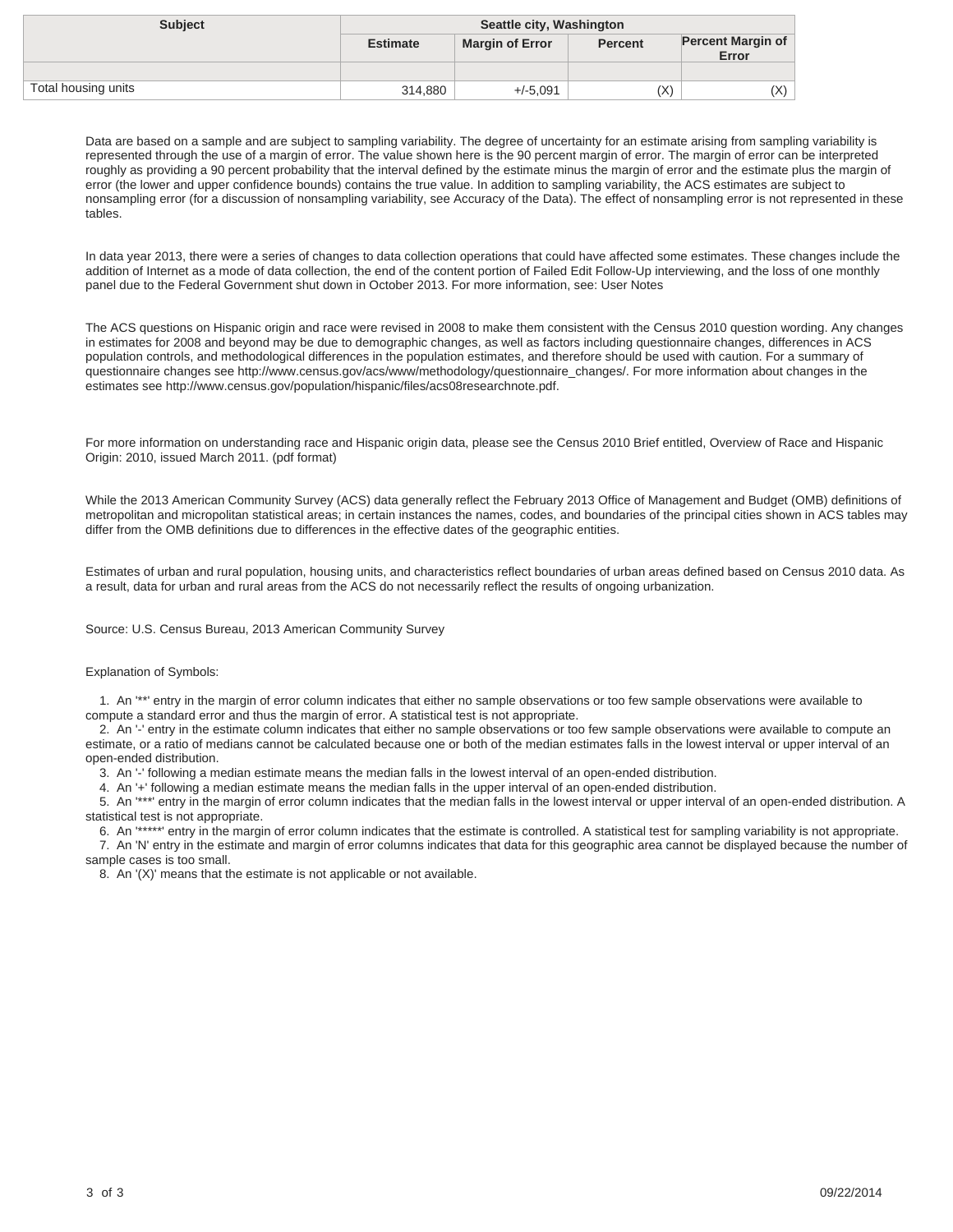### DP05 | ACS DEMOGRAPHIC AND HOUSING ESTIMATES

### 2013 American Community Survey 1-Year Estimates

Supporting documentation on code lists, subject definitions, data accuracy, and statistical testing can be found on the American Community Survey website in the Data and Documentation section.

Sample size and data quality measures (including coverage rates, allocation rates, and response rates) can be found on the American Community Survey website in the Methodology section.

| <b>Subject</b>          |                 | Seattle City (Downtown)--Queen Anne & Magnolia PUMA, Washington |                |                                   |  |
|-------------------------|-----------------|-----------------------------------------------------------------|----------------|-----------------------------------|--|
|                         | <b>Estimate</b> | <b>Margin of Error</b>                                          | <b>Percent</b> | <b>Percent Margin of</b><br>Error |  |
| <b>SEX AND AGE</b>      |                 |                                                                 |                |                                   |  |
| <b>Total population</b> | 129,888         | $+/-6,230$                                                      | 129,888        | (X)                               |  |
| Male                    | 69,440          | $+/-4,086$                                                      | 53.5%          | $+/-2.1$                          |  |
| Female                  | 60,448          | $+/-4,119$                                                      | 46.5%          | $+/-2.1$                          |  |
| Under 5 years           | 2,748           | $+/-989$                                                        | 2.1%           | $+/-0.7$                          |  |
| 5 to 9 years            | 3,187           | $+/-1,308$                                                      | 2.5%           | $+/-1.0$                          |  |
| 10 to 14 years          | 2,613           | $+/-912$                                                        | 2.0%           | $+/-0.7$                          |  |
| 15 to 19 years          | 4,598           | $+/-1,384$                                                      | 3.5%           | $+/-1.0$                          |  |
| 20 to 24 years          | 13,543          | $+/-3,180$                                                      | 10.4%          | $+/-2.3$                          |  |
| 25 to 34 years          | 40,059          | $+/-3,859$                                                      | 30.8%          | $+/-2.7$                          |  |
| 35 to 44 years          | 19,011          | $+/-3,203$                                                      | 14.6%          | $+/-2.3$                          |  |
| $45$ to $54$ years      | 15,323          | $+/-2,172$                                                      | 11.8%          | $+/-1.6$                          |  |
| 55 to 59 years          | 7,530           | $+/-1,633$                                                      | 5.8%           | $+/-1.2$                          |  |
| 60 to 64 years          | 6,820           | $+/-1,303$                                                      | 5.3%           | $+/-1.0$                          |  |
| 65 to 74 years          | 9,092           | $+/-1,876$                                                      | 7.0%           | $+/-1.5$                          |  |
| 75 to 84 years          | 2,987           | $+/-884$                                                        | 2.3%           | $+/-0.7$                          |  |
| 85 years and over       | 2,377           | $+/-673$                                                        | 1.8%           | $+/-0.5$                          |  |
| Median age (years)      | 34.4            | $+/-1.3$                                                        | (X)            | (X)                               |  |
| 18 years and over       | 119,244         | $+/-5,364$                                                      | 91.8%          | $+/-1.6$                          |  |
| 21 years and over       | 115,376         | $+/-4,866$                                                      | 88.8%          | $+/-1.9$                          |  |
| 62 years and over       | 18,362          | $+/-2,547$                                                      | 14.1%          | $+/-2.1$                          |  |
| 65 years and over       | 14,456          | $+/-2,301$                                                      | 11.1%          | $+/-1.9$                          |  |
|                         |                 |                                                                 |                |                                   |  |
| 18 years and over       | 119,244         | $+/-5,364$                                                      | 119,244        | (X)                               |  |
| Male                    | 64,151          | $+/-3,733$                                                      | 53.8%          | $+/-2.1$                          |  |
| Female                  | 55,093          | $+/-3,600$                                                      | 46.2%          | $+/-2.1$                          |  |
| 65 years and over       | 14,456          | $+/-2,301$                                                      | 14,456         | (X)                               |  |
| Male                    | 7,117           | $+/-1,432$                                                      | 49.2%          | $+/-5.2$                          |  |
| Female                  | 7,339           | $+/-1,296$                                                      | 50.8%          | $+/-5.2$                          |  |
| <b>RACE</b>             |                 |                                                                 |                |                                   |  |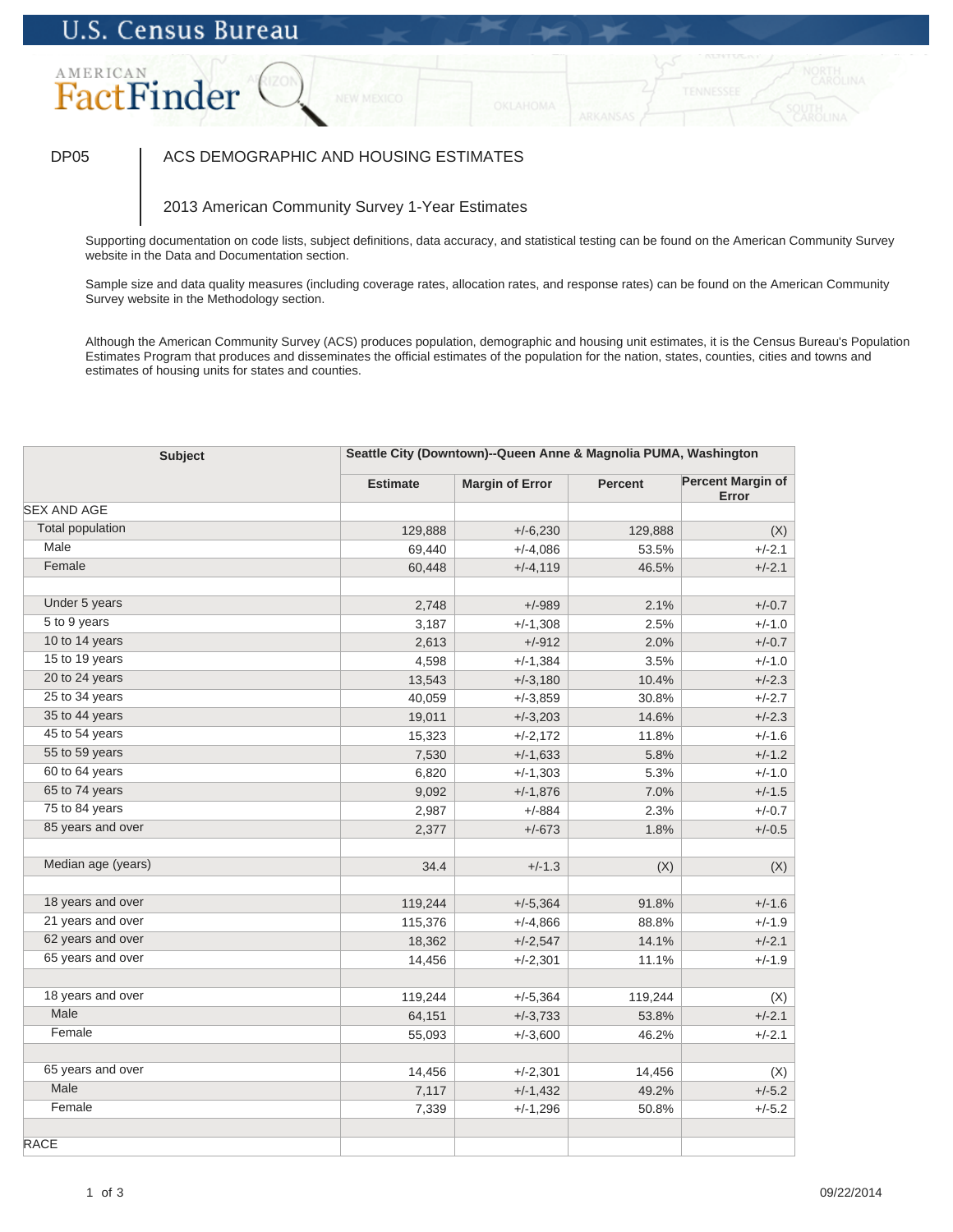| Seattle City (Downtown)--Queen Anne & Magnolia PUMA, Washington<br><b>Subject</b> |                 |                        |                |                                   |
|-----------------------------------------------------------------------------------|-----------------|------------------------|----------------|-----------------------------------|
|                                                                                   | <b>Estimate</b> | <b>Margin of Error</b> | <b>Percent</b> | <b>Percent Margin of</b><br>Error |
| Total population                                                                  | 129,888         | $+/-6,230$             | 129,888        | (X)                               |
| One race                                                                          | 122,305         | $+/-5,594$             | 94.2%          | $+/-1.2$                          |
| Two or more races                                                                 | 7,583           | $+/-1,656$             | 5.8%           | $+/-1.2$                          |
| One race                                                                          |                 |                        |                |                                   |
| White                                                                             | 122,305         | $+/-5,594$             | 94.2%          | $+/-1.2$                          |
| <b>Black or African American</b>                                                  | 96,565          | $+/-5,619$             | 74.3%          | $+/-2.6$                          |
| American Indian and Alaska Native                                                 | 7,709           | $+/-1,850$             | 5.9%           | $+/-1.5$                          |
| Cherokee tribal grouping                                                          | 397             | $+/-264$               | 0.3%           | $+/-0.2$                          |
| Chippewa tribal grouping                                                          | N               | N                      | N              | ${\sf N}$                         |
| Navajo tribal grouping                                                            | N               | N                      | N              | N                                 |
| Sioux tribal grouping                                                             | N               | N                      | N              | N                                 |
| Asian                                                                             | N               | N                      | N              | N                                 |
| Asian Indian                                                                      | 15,375          | $+/-2,687$             | 11.8%          | $+/-2.0$                          |
| Chinese                                                                           | 3,903           | +/-1,426               | 3.0%           | $+/-1.1$                          |
| Filipino                                                                          | 3,823           | $+/-1,576$             | 2.9%           | $+/-1.2$                          |
|                                                                                   | 1,507           | $+/-962$               | 1.2%           | $+/-0.7$                          |
| Japanese                                                                          | 1,990           | $+/-933$               | 1.5%           | $+/-0.7$                          |
| Korean<br>Vietnamese                                                              | 2,093           | $+/-903$               | 1.6%           | $+/-0.7$                          |
| Other Asian                                                                       | 850             | $+/-501$               | 0.7%           | $+/-0.4$                          |
|                                                                                   | 1,209           | $+/-994$               | 0.9%           | $+/-0.8$                          |
| Native Hawaiian and Other Pacific Islander<br>Native Hawaiian                     | 241             | $+/-232$               | 0.2%           | $+/-0.2$                          |
|                                                                                   | N               | N                      | N              | N                                 |
| Guamanian or Chamorro                                                             | N               | N                      | N              | N                                 |
| Samoan                                                                            | N               | N                      | N              | N                                 |
| <b>Other Pacific Islander</b>                                                     | $\mathsf{N}$    | N                      | N              | N                                 |
| Some other race                                                                   | 2,018           | $+/-1,141$             | 1.6%           | $+/-0.9$                          |
| Two or more races                                                                 | 7,583           | $+/-1,656$             | 5.8%           | $+/-1.2$                          |
| White and Black or African American                                               | 1,570           | $+/-910$               | 1.2%           | $+/-0.7$                          |
| White and American Indian and Alaska Native<br>White and Asian                    | 1,203           | $+/-717$               | 0.9%           | $+/-0.5$                          |
|                                                                                   | 2,969           | $+/-988$               | 2.3%           | $+/-0.7$                          |
| Black or African American and American Indian and<br>Alaska Native                | 485             | $+/-490$               | 0.4%           | $+/-0.4$                          |
| Race alone or in combination with one or more other<br>races                      |                 |                        |                |                                   |
| <b>Total population</b>                                                           | 129,888         | +/-6,230               | 129,888        | (X)                               |
| White                                                                             | 103,392         | $+/-6,169$             | 79.6%          | $+/-2.6$                          |
| <b>Black or African American</b>                                                  | 10,308          | +/-2,212               | 7.9%           | $+/-1.7$                          |
| American Indian and Alaska Native                                                 | 2,540           | $+/-1,029$             | 2.0%           | $+/-0.8$                          |
| Asian                                                                             | 19,014          | +/-2,990               | 14.6%          | $+/-2.1$                          |
| Native Hawaiian and Other Pacific Islander                                        | 562             | $+/-342$               | 0.4%           | $+/-0.3$                          |
| Some other race                                                                   | 2,457           | $+/-1,199$             | 1.9%           | $+/-0.9$                          |
| HISPANIC OR LATINO AND RACE                                                       |                 |                        |                |                                   |
| Total population                                                                  | 129,888         | $+/-6,230$             | 129,888        | (X)                               |
| Hispanic or Latino (of any race)                                                  | 6,937           | +/-1,841               | 5.3%           | $+/-1.4$                          |
| Mexican                                                                           | 3,925           | $+/-1,506$             | 3.0%           | $+/-1.1$                          |
| Puerto Rican                                                                      | 346             | $+/-376$               | 0.3%           | $+/-0.3$                          |
| Cuban                                                                             | 195             | $+/-248$               | 0.2%           | $+/-0.2$                          |
| Other Hispanic or Latino                                                          | 2,471           | $+/-895$               | 1.9%           | $+/-0.7$                          |
| Not Hispanic or Latino                                                            | 122,951         | $+/-5,912$             | 94.7%          | $+/-1.4$                          |
| White alone                                                                       | 91,960          | $+/-5,560$             | 70.8%          | $+/-2.8$                          |
| Black or African American alone                                                   | 7,502           | $+/-1,825$             | 5.8%           | $+/-1.4$                          |
| American Indian and Alaska Native alone                                           | 244             | $+/-211$               | 0.2%           | $+/-0.2$                          |
| Asian alone                                                                       | 15,238          | $+/-2,672$             | 11.7%          | $+/-2.0$                          |
| Native Hawaiian and Other Pacific Islander alone                                  | 241             | $+/-232$               | 0.2%           | $+/-0.2$                          |
| Some other race alone                                                             | 1,134           | $+/-992$               | 0.9%           | $+/-0.8$                          |
| Two or more races                                                                 | 6,632           | $+/-1,512$             | 5.1%           | $+/-1.1$                          |
| Two races including Some other race                                               | $\mathbf{0}$    | $+/-198$               | 0.0%           | $+/-0.1$                          |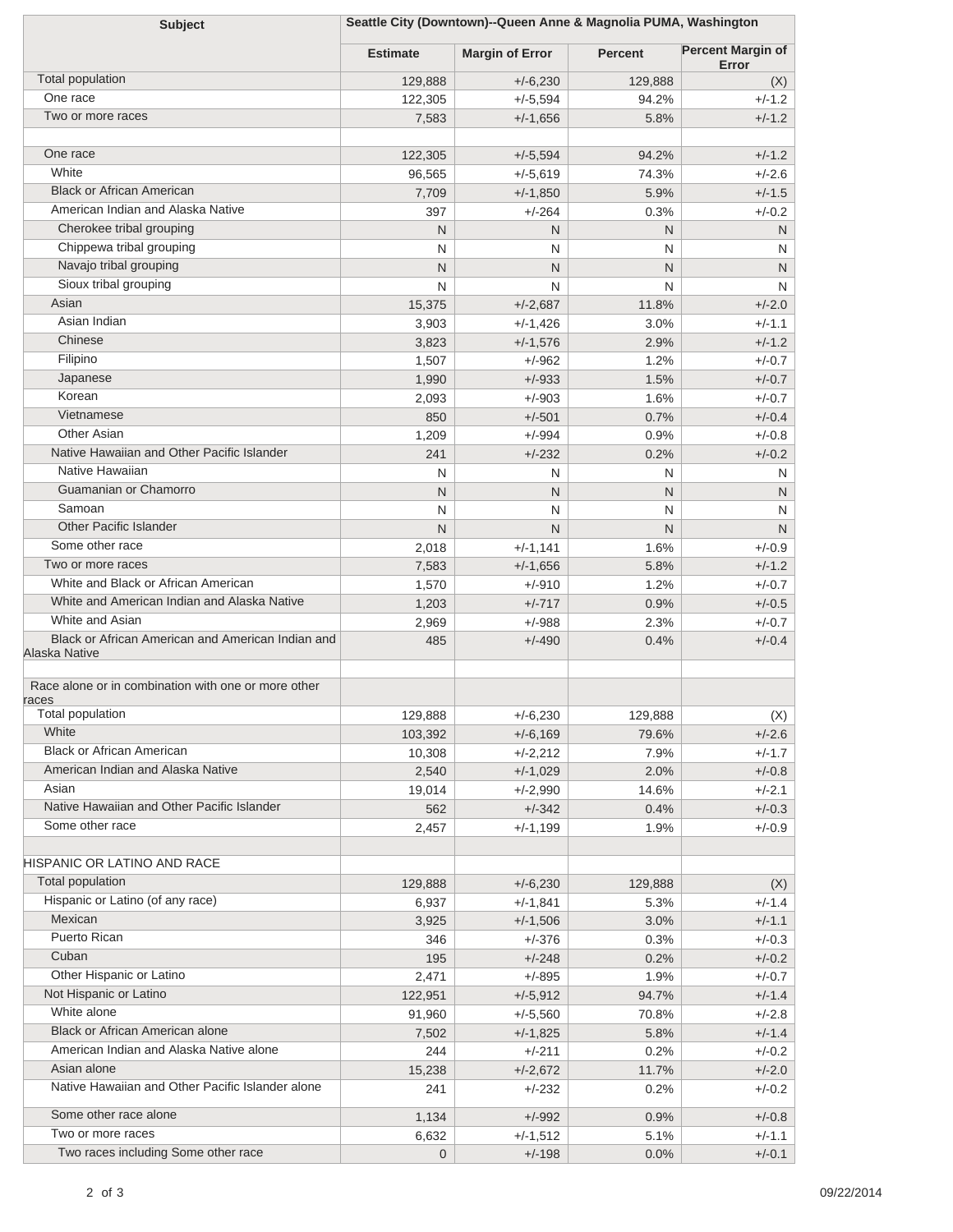| <b>Subject</b>                                                   | Seattle City (Downtown)--Queen Anne & Magnolia PUMA, Washington |                        |                |                                   |
|------------------------------------------------------------------|-----------------------------------------------------------------|------------------------|----------------|-----------------------------------|
|                                                                  | <b>Estimate</b>                                                 | <b>Margin of Error</b> | <b>Percent</b> | <b>Percent Margin of</b><br>Error |
| Two races excluding Some other race, and Three<br>lor more races | 6.632                                                           | $+/-1.512$             | 5.1%           | $+/-1.1$                          |
|                                                                  |                                                                 |                        |                |                                   |
| Total housing units                                              | 80.446                                                          | $+/-3.048$             | (X)            | $(\mathsf{X})$                    |

In data year 2013, there were a series of changes to data collection operations that could have affected some estimates. These changes include the addition of Internet as a mode of data collection, the end of the content portion of Failed Edit Follow-Up interviewing, and the loss of one monthly panel due to the Federal Government shut down in October 2013. For more information, see: User Notes

The ACS questions on Hispanic origin and race were revised in 2008 to make them consistent with the Census 2010 question wording. Any changes in estimates for 2008 and beyond may be due to demographic changes, as well as factors including questionnaire changes, differences in ACS population controls, and methodological differences in the population estimates, and therefore should be used with caution. For a summary of questionnaire changes see http://www.census.gov/acs/www/methodology/questionnaire\_changes/. For more information about changes in the estimates see http://www.census.gov/population/hispanic/files/acs08researchnote.pdf.

For more information on understanding race and Hispanic origin data, please see the Census 2010 Brief entitled, Overview of Race and Hispanic Origin: 2010, issued March 2011. (pdf format)

While the 2013 American Community Survey (ACS) data generally reflect the February 2013 Office of Management and Budget (OMB) definitions of metropolitan and micropolitan statistical areas; in certain instances the names, codes, and boundaries of the principal cities shown in ACS tables may differ from the OMB definitions due to differences in the effective dates of the geographic entities.

Estimates of urban and rural population, housing units, and characteristics reflect boundaries of urban areas defined based on Census 2010 data. As a result, data for urban and rural areas from the ACS do not necessarily reflect the results of ongoing urbanization.

Source: U.S. Census Bureau, 2013 American Community Survey

#### Explanation of Symbols:

 1. An '\*\*' entry in the margin of error column indicates that either no sample observations or too few sample observations were available to compute a standard error and thus the margin of error. A statistical test is not appropriate.

 2. An '-' entry in the estimate column indicates that either no sample observations or too few sample observations were available to compute an estimate, or a ratio of medians cannot be calculated because one or both of the median estimates falls in the lowest interval or upper interval of an open-ended distribution.

3. An '-' following a median estimate means the median falls in the lowest interval of an open-ended distribution.

4. An '+' following a median estimate means the median falls in the upper interval of an open-ended distribution.

 5. An '\*\*\*' entry in the margin of error column indicates that the median falls in the lowest interval or upper interval of an open-ended distribution. A statistical test is not appropriate.

 6. An '\*\*\*\*\*' entry in the margin of error column indicates that the estimate is controlled. A statistical test for sampling variability is not appropriate. 7. An 'N' entry in the estimate and margin of error columns indicates that data for this geographic area cannot be displayed because the number of sample cases is too small.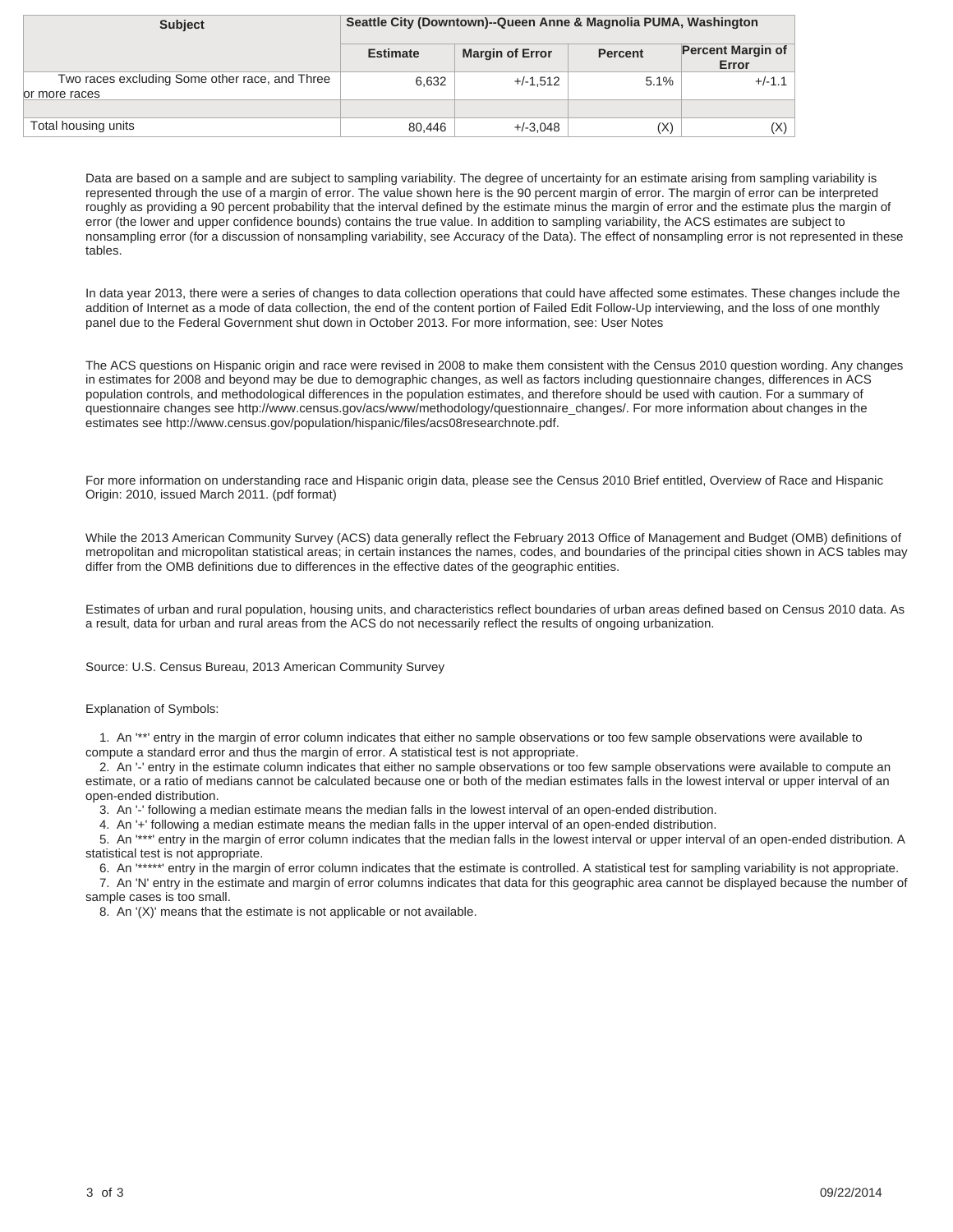### DP05 | ACS DEMOGRAPHIC AND HOUSING ESTIMATES

### 2013 American Community Survey 1-Year Estimates

Supporting documentation on code lists, subject definitions, data accuracy, and statistical testing can be found on the American Community Survey website in the Data and Documentation section.

Sample size and data quality measures (including coverage rates, allocation rates, and response rates) can be found on the American Community Survey website in the Methodology section.

| <b>Subject</b>          |                 | Seattle City (Northeast) PUMA, Washington |                |                            |  |
|-------------------------|-----------------|-------------------------------------------|----------------|----------------------------|--|
|                         | <b>Estimate</b> | <b>Margin of Error</b>                    | <b>Percent</b> | Percent Margin of<br>Error |  |
| <b>SEX AND AGE</b>      |                 |                                           |                |                            |  |
| <b>Total population</b> | 122,779         | $+/-6,923$                                | 122,779        | (X)                        |  |
| Male                    | 58,295          | $+/-5,100$                                | 47.5%          | $+/-2.4$                   |  |
| Female                  | 64,484          | $+/-3,801$                                | 52.5%          | $+/-2.4$                   |  |
| Under 5 years           | 6,987           | $+/-1,299$                                | 5.7%           | $+/-1.0$                   |  |
| 5 to 9 years            | 6,346           | $+/-1,719$                                | 5.2%           | $+/-1.3$                   |  |
| 10 to 14 years          | 5,082           | $+/-1,283$                                | 4.1%           | $+/-1.0$                   |  |
| 15 to 19 years          | 9,352           | $+/-1,682$                                | 7.6%           | $+/-1.3$                   |  |
| 20 to 24 years          | 15,902          | $+/-2,807$                                | 13.0%          | $+/-2.1$                   |  |
| 25 to 34 years          | 17,727          | $+/-2,326$                                | 14.4%          | $+/-1.6$                   |  |
| 35 to 44 years          | 20,230          | $+/-3,008$                                | 16.5%          | $+/-2.0$                   |  |
| 45 to 54 years          | 11,579          | $+/-1,361$                                | 9.4%           | $+/-1.2$                   |  |
| 55 to 59 years          | 8,208           | $+/-1,404$                                | 6.7%           | $+/-1.1$                   |  |
| 60 to 64 years          | 7,421           | $+/-1,193$                                | 6.0%           | $+/-0.9$                   |  |
| 65 to 74 years          | 7,992           | $+/-1,446$                                | 6.5%           | $+/-1.3$                   |  |
| 75 to 84 years          | 3,964           | $+/-948$                                  | 3.2%           | $+/-0.8$                   |  |
| 85 years and over       | 1,989           | $+/-640$                                  | 1.6%           | $+/-0.6$                   |  |
| Median age (years)      | 35.0            | $+/-1.6$                                  | (X)            | (X)                        |  |
| 18 years and over       | 102,197         | $+/-5,894$                                | 83.2%          | $+/-2.0$                   |  |
| 21 years and over       | 90,822          | $+/-5,463$                                | 74.0%          | $+/-2.2$                   |  |
| 62 years and over       | 18,240          | $+/-2,136$                                | 14.9%          | $+/-1.9$                   |  |
| 65 years and over       | 13,945          | $+/-1,887$                                | 11.4%          | $+/-1.7$                   |  |
| 18 years and over       | 102,197         | $+/-5,894$                                | 102,197        | (X)                        |  |
| Male                    | 48,088          | $+/-4,756$                                | 47.1%          | $+/-2.9$                   |  |
| Female                  | 54,109          | $+/-3,318$                                | 52.9%          | $+/-2.9$                   |  |
|                         |                 |                                           |                |                            |  |
| 65 years and over       | 13,945          | $+/-1,887$                                | 13,945         | (X)                        |  |
| Male                    | 5,985           | $+/-1,039$                                | 42.9%          | $+/-4.1$                   |  |
| Female                  | 7,960           | $+/-1,159$                                | 57.1%          | $+/-4.1$                   |  |
| <b>RACE</b>             |                 |                                           |                |                            |  |
| <b>Total population</b> | 122,779         | $+/-6,923$                                | 122,779        | (X)                        |  |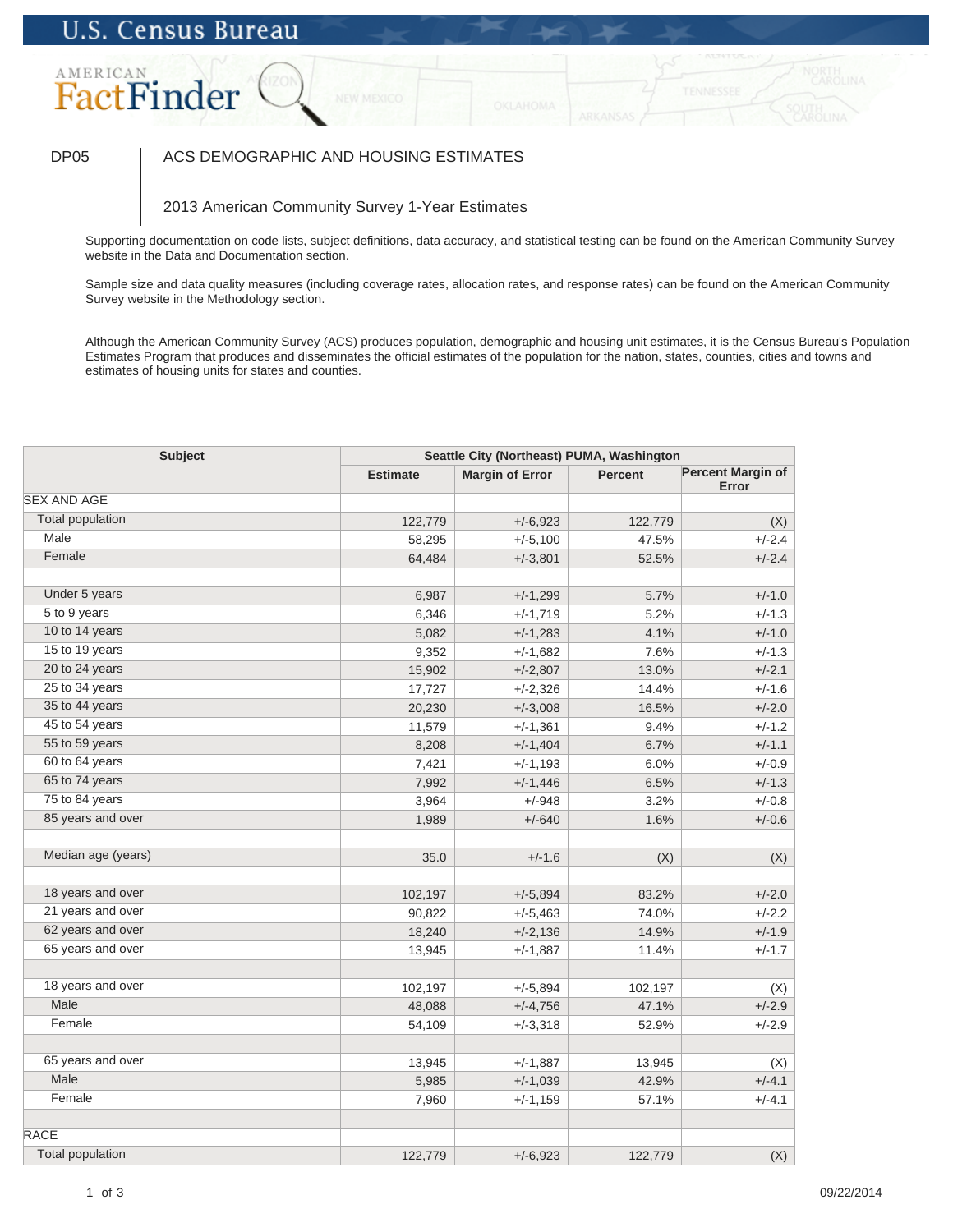| <b>Subject</b>                                      | Seattle City (Northeast) PUMA, Washington |                        |                |                                   |  |
|-----------------------------------------------------|-------------------------------------------|------------------------|----------------|-----------------------------------|--|
|                                                     | <b>Estimate</b>                           | <b>Margin of Error</b> | <b>Percent</b> | <b>Percent Margin of</b><br>Error |  |
| One race                                            | 115,068                                   | $+/-6,770$             | 93.7%          | $+/-1.3$                          |  |
| Two or more races                                   | 7,711                                     | $+/-1,627$             | 6.3%           | $+/-1.3$                          |  |
|                                                     |                                           |                        |                |                                   |  |
| One race                                            | 115,068                                   | $+/-6,770$             | 93.7%          | $+/-1.3$                          |  |
| White                                               | 87,800                                    | $+/-6,483$             | 71.5%          | $+/-3.3$                          |  |
| <b>Black or African American</b>                    | 2,632                                     | $+/-1,358$             | 2.1%           | $+/-1.1$                          |  |
| American Indian and Alaska Native                   | 536                                       | $+/-499$               | 0.4%           | $+/-0.4$                          |  |
| Cherokee tribal grouping                            | N                                         | N                      | N              | N                                 |  |
| Chippewa tribal grouping                            | N                                         | N                      | N              | N                                 |  |
| Navajo tribal grouping                              | N                                         | N                      | N              | N                                 |  |
| Sioux tribal grouping                               | N                                         | N                      | N              | N                                 |  |
| Asian                                               | 19,890                                    | $+/-3,282$             | 16.2%          | $+/-2.7$                          |  |
| Asian Indian                                        | 2,303                                     | $+/-1,278$             | 1.9%           | $+/-1.0$                          |  |
| Chinese                                             | 7,860                                     | $+/-1,802$             | 6.4%           | $+/-1.5$                          |  |
| Filipino                                            | 1,840                                     | $+/-1,260$             | 1.5%           | $+/-1.0$                          |  |
| Japanese                                            | 1,431                                     | $+/-550$               | 1.2%           | $+/-0.5$                          |  |
| Korean                                              | 3,203                                     | $+/-1,792$             | 2.6%           | $+/-1.5$                          |  |
| Vietnamese                                          | 1,490                                     | $+/-824$               | 1.2%           | $+/-0.7$                          |  |
| <b>Other Asian</b>                                  | 1,763                                     | $+/-901$               | 1.4%           | $+/-0.7$                          |  |
| Native Hawaiian and Other Pacific Islander          | 642                                       | $+/-509$               | 0.5%           | $+/-0.4$                          |  |
| Native Hawaiian                                     | N                                         | N                      | N              | N                                 |  |
| Guamanian or Chamorro                               | N                                         | N                      | N              | N                                 |  |
| Samoan                                              | N                                         | N                      | N              | N                                 |  |
| <b>Other Pacific Islander</b>                       | N                                         | N                      | N              | N                                 |  |
| Some other race                                     | 3,568                                     | $+/-2,270$             | 2.9%           | $+/-1.8$                          |  |
| Two or more races                                   | 7,711                                     | $+/-1,627$             | 6.3%           | $+/-1.3$                          |  |
| White and Black or African American                 | 908                                       | $+/-603$               | 0.7%           | $+/-0.5$                          |  |
| White and American Indian and Alaska Native         | 658                                       | $+/-372$               | 0.5%           | $+/-0.3$                          |  |
| White and Asian                                     |                                           |                        |                |                                   |  |
| Black or African American and American Indian and   | 4,218                                     | $+/-1,168$             | 3.4%           | $+/-0.9$<br>$+/-0.1$              |  |
| Alaska Native                                       | $\overline{0}$                            | $+/-198$               | 0.0%           |                                   |  |
| Race alone or in combination with one or more other |                                           |                        |                |                                   |  |
| races                                               |                                           |                        |                |                                   |  |
| Total population                                    | 122,779                                   | $+/-6,923$             | 122,779        | (X)                               |  |
| White                                               | 94,599                                    | $+/-6,677$             | 77.0%          | $+/-3.2$                          |  |
| <b>Black or African American</b>                    | 4,072                                     | $+/-1,656$             | 3.3%           | $+/-1.3$                          |  |
| American Indian and Alaska Native                   | 1,721                                     | $+/-821$               | 1.4%           | $+/-0.6$                          |  |
| Asian                                               | 25,154                                    | $+/-3,463$             | 20.5%          | $+/-2.8$                          |  |
| Native Hawaiian and Other Pacific Islander          | 1,586                                     | $+/-784$               | 1.3%           | $+/-0.6$                          |  |
| Some other race                                     | 4,210                                     | $+/-2,356$             | 3.4%           | $+/-1.9$                          |  |
| HISPANIC OR LATINO AND RACE                         |                                           |                        |                |                                   |  |
| Total population                                    | 122,779                                   | $+/-6,923$             | 122,779        | (X)                               |  |
| Hispanic or Latino (of any race)                    | 7,074                                     | $+/-2,784$             | 5.8%           | $+/-2.2$                          |  |
| Mexican                                             | 4,691                                     | $+/-2,500$             | 3.8%           | $+/-2.0$                          |  |
| Puerto Rican                                        | 551                                       | $+/-599$               | 0.4%           | $+/-0.5$                          |  |
| Cuban                                               | 60                                        | $+/-105$               | 0.0%           | $+/-0.1$                          |  |
| Other Hispanic or Latino                            | 1,772                                     | $+/-612$               | 1.4%           | $+/-0.5$                          |  |
| Not Hispanic or Latino                              | 115,705                                   | $+/-6,558$             | 94.2%          | $+/-2.2$                          |  |
| White alone                                         | 84,907                                    | $+/-6,499$             | 69.2%          | $+/-3.3$                          |  |
| Black or African American alone                     | 2,587                                     | $+/-1,330$             | 2.1%           | $+/-1.1$                          |  |
| American Indian and Alaska Native alone             | 289                                       | $+/-276$               | 0.2%           | $+/-0.2$                          |  |
| Asian alone                                         | 19,890                                    | $+/-3,282$             | 16.2%          | $+/-2.7$                          |  |
| Native Hawaiian and Other Pacific Islander alone    | 642                                       | $+/-509$               | 0.5%           | $+/-0.4$                          |  |
| Some other race alone                               | 295                                       | $+/-197$               | 0.2%           | $+/-0.2$                          |  |
| Two or more races                                   | 7,095                                     | $+/-1,569$             | 5.8%           | $+/-1.3$                          |  |
| Two races including Some other race                 | 260                                       | $+/-317$               | 0.2%           | $+/-0.3$                          |  |
| Two races excluding Some other race, and Three      | 6,835                                     | $+/-1,451$             | 5.6%           | $+/-1.2$                          |  |
| or more races                                       |                                           |                        |                |                                   |  |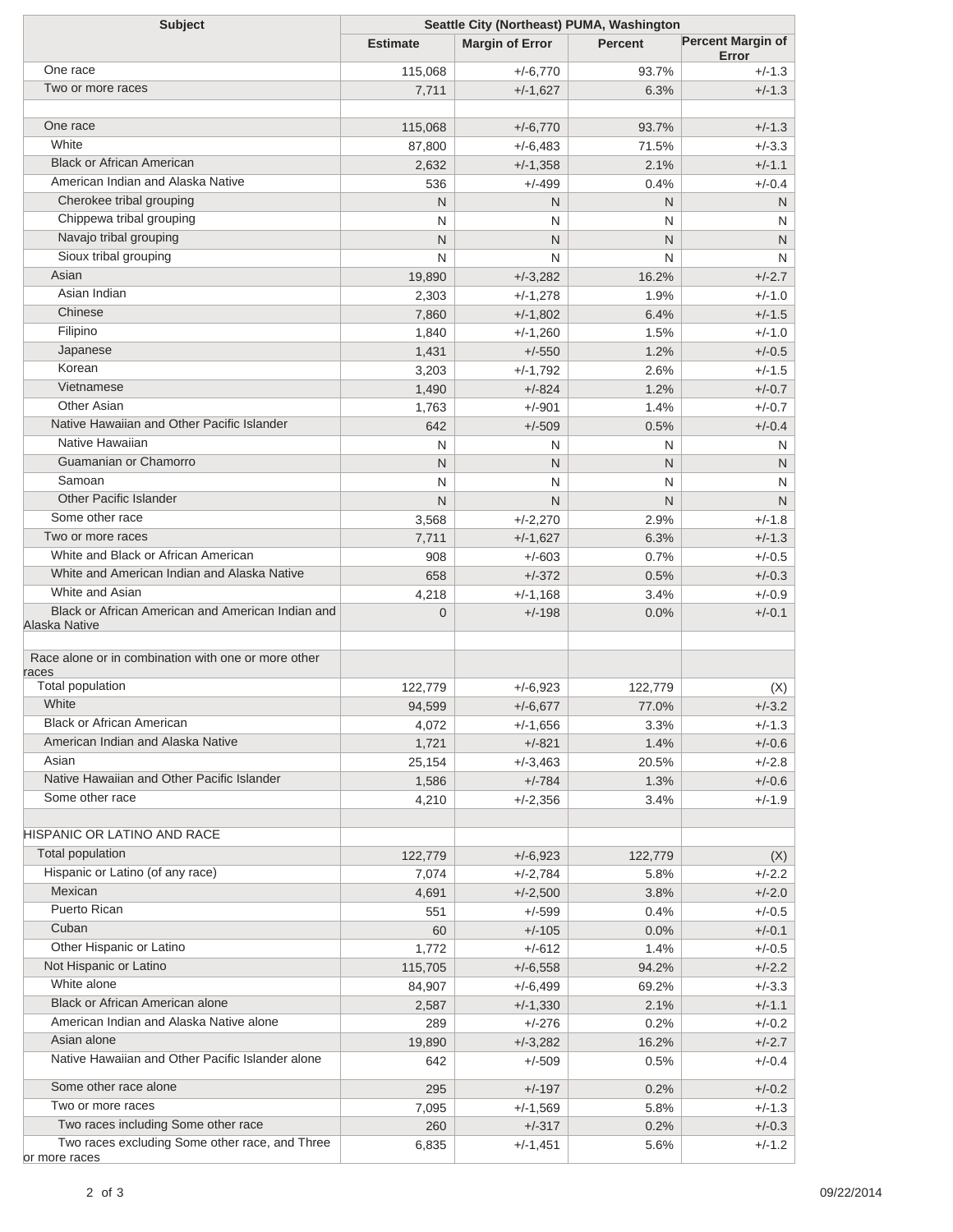| <b>Subject</b>      | Seattle City (Northeast) PUMA, Washington |                        |                |                                   |
|---------------------|-------------------------------------------|------------------------|----------------|-----------------------------------|
|                     | <b>Estimate</b>                           | <b>Margin of Error</b> | <b>Percent</b> | <b>Percent Margin of</b><br>Error |
|                     |                                           |                        |                |                                   |
| Total housing units | 51,563                                    | $+/-2.178$             | (X)            | X)                                |

In data year 2013, there were a series of changes to data collection operations that could have affected some estimates. These changes include the addition of Internet as a mode of data collection, the end of the content portion of Failed Edit Follow-Up interviewing, and the loss of one monthly panel due to the Federal Government shut down in October 2013. For more information, see: User Notes

The ACS questions on Hispanic origin and race were revised in 2008 to make them consistent with the Census 2010 question wording. Any changes in estimates for 2008 and beyond may be due to demographic changes, as well as factors including questionnaire changes, differences in ACS population controls, and methodological differences in the population estimates, and therefore should be used with caution. For a summary of questionnaire changes see http://www.census.gov/acs/www/methodology/questionnaire\_changes/. For more information about changes in the estimates see http://www.census.gov/population/hispanic/files/acs08researchnote.pdf.

For more information on understanding race and Hispanic origin data, please see the Census 2010 Brief entitled, Overview of Race and Hispanic Origin: 2010, issued March 2011. (pdf format)

While the 2013 American Community Survey (ACS) data generally reflect the February 2013 Office of Management and Budget (OMB) definitions of metropolitan and micropolitan statistical areas; in certain instances the names, codes, and boundaries of the principal cities shown in ACS tables may differ from the OMB definitions due to differences in the effective dates of the geographic entities.

Estimates of urban and rural population, housing units, and characteristics reflect boundaries of urban areas defined based on Census 2010 data. As a result, data for urban and rural areas from the ACS do not necessarily reflect the results of ongoing urbanization.

Source: U.S. Census Bureau, 2013 American Community Survey

#### Explanation of Symbols:

 1. An '\*\*' entry in the margin of error column indicates that either no sample observations or too few sample observations were available to compute a standard error and thus the margin of error. A statistical test is not appropriate.

 2. An '-' entry in the estimate column indicates that either no sample observations or too few sample observations were available to compute an estimate, or a ratio of medians cannot be calculated because one or both of the median estimates falls in the lowest interval or upper interval of an open-ended distribution.

3. An '-' following a median estimate means the median falls in the lowest interval of an open-ended distribution.

4. An '+' following a median estimate means the median falls in the upper interval of an open-ended distribution.

 5. An '\*\*\*' entry in the margin of error column indicates that the median falls in the lowest interval or upper interval of an open-ended distribution. A statistical test is not appropriate.

 6. An '\*\*\*\*\*' entry in the margin of error column indicates that the estimate is controlled. A statistical test for sampling variability is not appropriate. 7. An 'N' entry in the estimate and margin of error columns indicates that data for this geographic area cannot be displayed because the number of sample cases is too small.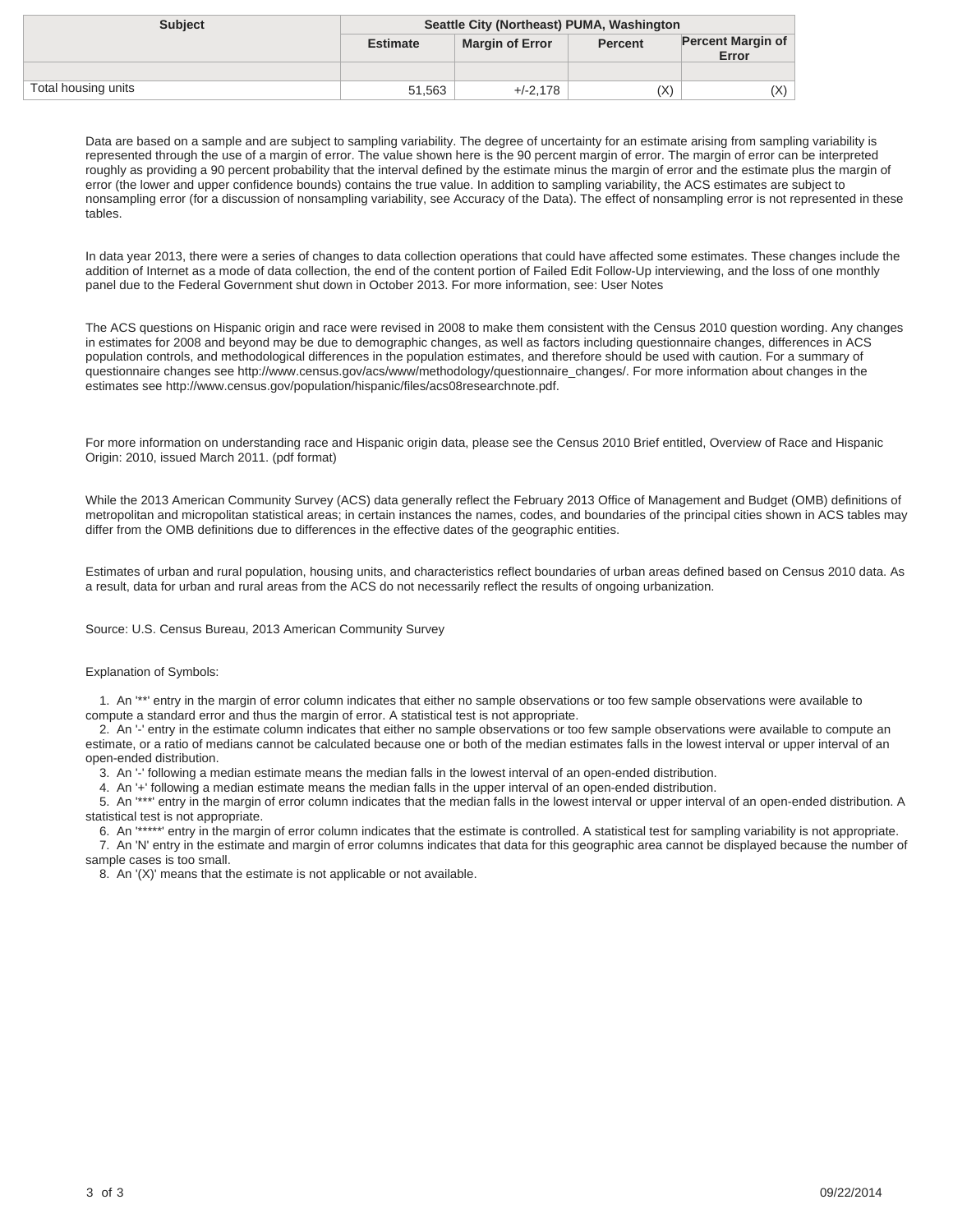### DP05 | ACS DEMOGRAPHIC AND HOUSING ESTIMATES

### 2013 American Community Survey 1-Year Estimates

Supporting documentation on code lists, subject definitions, data accuracy, and statistical testing can be found on the American Community Survey website in the Data and Documentation section.

Sample size and data quality measures (including coverage rates, allocation rates, and response rates) can be found on the American Community Survey website in the Methodology section.

| <b>Subject</b>          | Seattle City (Northwest) PUMA, Washington |                        |                |                                   |
|-------------------------|-------------------------------------------|------------------------|----------------|-----------------------------------|
|                         | <b>Estimate</b>                           | <b>Margin of Error</b> | <b>Percent</b> | <b>Percent Margin of</b><br>Error |
| <b>SEX AND AGE</b>      |                                           |                        |                |                                   |
| <b>Total population</b> | 149,259                                   | $+/-7,584$             | 149,259        | (X)                               |
| Male                    | 72,565                                    | $+/-4,735$             | 48.6%          | $+/-2.0$                          |
| Female                  | 76,694                                    | $+/-4,919$             | 51.4%          | $+/-2.0$                          |
|                         |                                           |                        |                |                                   |
| Under 5 years           | 8,018                                     | $+/-1,566$             | 5.4%           | $+/-1.0$                          |
| 5 to 9 years            | 6,062                                     | $+/-1,272$             | 4.1%           | $+/-0.9$                          |
| 10 to 14 years          | 5,276                                     | $+/-1,370$             | 3.5%           | $+/-0.9$                          |
| 15 to 19 years          | 4,445                                     | $+/-1,263$             | 3.0%           | $+/-0.8$                          |
| 20 to 24 years          | 11,452                                    | $+/-4,073$             | 7.7%           | $+/-2.6$                          |
| 25 to 34 years          | 38,161                                    | $+/-3,834$             | 25.6%          | $+/-2.3$                          |
| 35 to 44 years          | 24,316                                    | $+/-2,548$             | 16.3%          | $+/-1.6$                          |
| 45 to 54 years          | 18,473                                    | $+/-2,317$             | 12.4%          | $+/-1.5$                          |
| 55 to 59 years          | 8,993                                     | $+/-1,694$             | 6.0%           | $+/-1.1$                          |
| 60 to 64 years          | 8,731                                     | $+/-1,593$             | 5.8%           | $+/-1.0$                          |
| 65 to 74 years          | 8,889                                     | $+/-1,904$             | 6.0%           | $+/-1.3$                          |
| 75 to 84 years          | 4,094                                     | $+/-1,283$             | 2.7%           | $+/-0.9$                          |
| 85 years and over       | 2,349                                     | $+/-631$               | 1.6%           | $+/-0.4$                          |
| Median age (years)      | 35.4                                      | $+/-1.4$               | (X)            | (X)                               |
| 18 years and over       | 126,854                                   | $+/-7,059$             | 85.0%          | $+/-1.7$                          |
| 21 years and over       | 123,371                                   | $+/-6,329$             | 82.7%          | $+/-1.9$                          |
| 62 years and over       | 20,016                                    | $+/-2,716$             | 13.4%          | $+/-1.8$                          |
| 65 years and over       | 15,332                                    | $+/-2,398$             | 10.3%          | $+/-1.6$                          |
| 18 years and over       | 126,854                                   | $+/-7,059$             | 126,854        | (X)                               |
| Male                    | 59,944                                    | $+/-4,469$             | 47.3%          | $+/-2.1$                          |
| Female                  | 66,910                                    | $+/-4,390$             | 52.7%          | $+/-2.1$                          |
|                         |                                           |                        |                |                                   |
| 65 years and over       | 15,332                                    | $+/-2,398$             | 15,332         | (X)                               |
| Male                    | 6,168                                     | $+/-1,215$             | 40.2%          | $+/-4.4$                          |
| Female                  | 9,164                                     | $+/-1,552$             | 59.8%          | $+/-4.4$                          |
| <b>RACE</b>             |                                           |                        |                |                                   |
| <b>Total population</b> | 149,259                                   | $+/-7,584$             | 149,259        | (X)                               |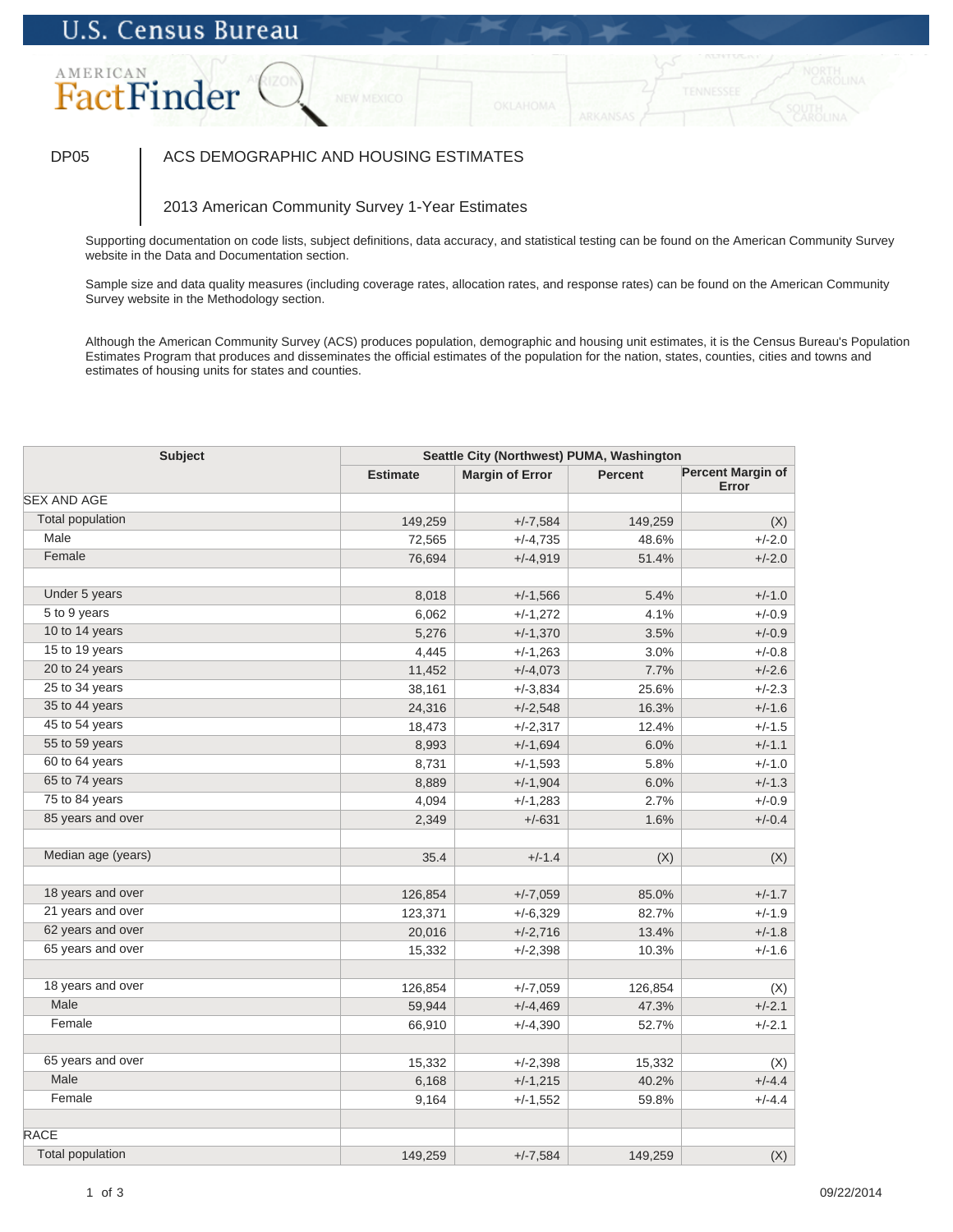| <b>Subject</b>                                      | Seattle City (Northwest) PUMA, Washington |                        |                |                                   |  |
|-----------------------------------------------------|-------------------------------------------|------------------------|----------------|-----------------------------------|--|
|                                                     | <b>Estimate</b>                           | <b>Margin of Error</b> | <b>Percent</b> | <b>Percent Margin of</b><br>Error |  |
| One race                                            | 141,738                                   | $+/-7,698$             | 95.0%          | $+/-1.2$                          |  |
| Two or more races                                   | 7,521                                     | $+/-1,757$             | 5.0%           | $+/-1.2$                          |  |
|                                                     |                                           |                        |                |                                   |  |
| One race                                            | 141,738                                   | $+/-7,698$             | 95.0%          | $+/-1.2$                          |  |
| White                                               | 125,061                                   | $+/-6,919$             | 83.8%          | $+/-2.4$                          |  |
| <b>Black or African American</b>                    | 3,567                                     | $+/-2,000$             | 2.4%           | $+/-1.3$                          |  |
| American Indian and Alaska Native                   | 625                                       | $+/-495$               | 0.4%           | $+/-0.3$                          |  |
| Cherokee tribal grouping                            | N                                         | N                      | N              | N                                 |  |
| Chippewa tribal grouping                            | N                                         | N                      | N              | N                                 |  |
| Navajo tribal grouping                              | N                                         | N                      | N              | N                                 |  |
| Sioux tribal grouping                               | N                                         | N                      | N              | N                                 |  |
| Asian                                               | 10,039                                    | $+/-2,671$             | 6.7%           | $+/-1.7$                          |  |
| Asian Indian                                        | 1,047                                     | $+/-969$               | 0.7%           | $+/-0.7$                          |  |
| Chinese                                             | 2,497                                     | $+/-1,134$             | 1.7%           | $+/-0.7$                          |  |
| Filipino                                            | 1,436                                     | $+/-740$               | 1.0%           | $+/-0.5$                          |  |
| Japanese                                            | 1,427                                     | $+/-841$               | 1.0%           | $+/-0.6$                          |  |
| Korean                                              | 1,583                                     | $+/-1,282$             | 1.1%           | $+/-0.8$                          |  |
| Vietnamese                                          | 1,009                                     | $+/-987$               | 0.7%           | $+/-0.7$                          |  |
| <b>Other Asian</b>                                  | 1,040                                     | $+/-602$               | 0.7%           | $+/-0.4$                          |  |
| Native Hawaiian and Other Pacific Islander          | 99                                        | $+/-122$               | 0.1%           | $+/-0.1$                          |  |
| Native Hawaiian                                     | N                                         | N                      | N              | N                                 |  |
| Guamanian or Chamorro                               | N                                         | N                      | N              | N                                 |  |
| Samoan                                              | N                                         | N                      | N              | N                                 |  |
| <b>Other Pacific Islander</b>                       | N                                         | N                      | N              | N                                 |  |
| Some other race                                     | 2,347                                     | $+/-1,402$             | 1.6%           | $+/-0.9$                          |  |
| Two or more races                                   | 7,521                                     | $+/-1,757$             | 5.0%           | $+/-1.2$                          |  |
| White and Black or African American                 | 1,166                                     | $+/-618$               | 0.8%           | $+/-0.4$                          |  |
| White and American Indian and Alaska Native         | 1,205                                     | $+/-533$               | 0.8%           | $+/-0.4$                          |  |
| White and Asian                                     | 2,698                                     | $+/-863$               | 1.8%           | $+/-0.6$                          |  |
| Black or African American and American Indian and   | 514                                       | $+/-802$               | 0.3%           | $+/-0.5$                          |  |
| Alaska Native                                       |                                           |                        |                |                                   |  |
| Race alone or in combination with one or more other |                                           |                        |                |                                   |  |
| races                                               |                                           |                        |                |                                   |  |
| Total population                                    | 149,259                                   | $+/-7,584$             | 149,259        | (X)                               |  |
| White                                               | 131,835                                   | $+/-6,905$             | 88.3%          | $+/-2.3$                          |  |
| <b>Black or African American</b>                    | 5,783                                     | $+/-2,402$             | 3.9%           | $+/-1.6$                          |  |
| American Indian and Alaska Native                   | 2,882                                     | $+/-1,248$             | 1.9%           | $+/-0.8$                          |  |
| Asian                                               | 13,239                                    | $+/-2,647$             | 8.9%           | $+/-1.7$                          |  |
| Native Hawaiian and Other Pacific Islander          | 403                                       | $+/-355$               | 0.3%           | $+/-0.2$                          |  |
| Some other race                                     | 3,411                                     | $+/-1,898$             | 2.3%           | +/-1.2                            |  |
| HISPANIC OR LATINO AND RACE                         |                                           |                        |                |                                   |  |
| <b>Total population</b>                             | 149,259                                   | $+/-7,584$             | 149,259        | (X)                               |  |
| Hispanic or Latino (of any race)                    | 8,771                                     | $+/-3,041$             | 5.9%           | $+/-1.9$                          |  |
| Mexican                                             | 4,450                                     | $+/-2,593$             | 3.0%           | $+/-1.7$                          |  |
| Puerto Rican                                        | 123                                       | $+/-150$               | 0.1%           | $+/-0.1$                          |  |
| Cuban                                               | 146                                       | $+/-172$               | 0.1%           | $+/-0.1$                          |  |
| Other Hispanic or Latino                            | 4,052                                     | $+/-1,791$             | 2.7%           | $+/-1.2$                          |  |
| Not Hispanic or Latino                              | 140,488                                   | $+/-6,611$             | 94.1%          | $+/-1.9$                          |  |
| White alone                                         | 120,313                                   | $+/-6,277$             | 80.6%          | $+/-2.5$                          |  |
| Black or African American alone                     | 3,567                                     | $+/-2,000$             | 2.4%           | $+/-1.3$                          |  |
| American Indian and Alaska Native alone             | 251                                       | $+/-233$               | 0.2%           | $+/-0.2$                          |  |
| Asian alone                                         | 10,039                                    | $+/-2,671$             | 6.7%           | $+/-1.7$                          |  |
| Native Hawaiian and Other Pacific Islander alone    | 99                                        | $+/-122$               | 0.1%           | $+/-0.1$                          |  |
| Some other race alone                               | 38                                        | $+/-63$                | 0.0%           | $+/-0.1$                          |  |
| Two or more races                                   | 6,181                                     | $+/-1,636$             | 4.1%           | $+/-1.1$                          |  |
| Two races including Some other race                 | $\mathbf 0$                               | $+/-198$               | 0.0%           | $+/-0.1$                          |  |
| Two races excluding Some other race, and Three      | 6,181                                     | $+/-1,636$             | 4.1%           | $+/-1.1$                          |  |
| or more races                                       |                                           |                        |                |                                   |  |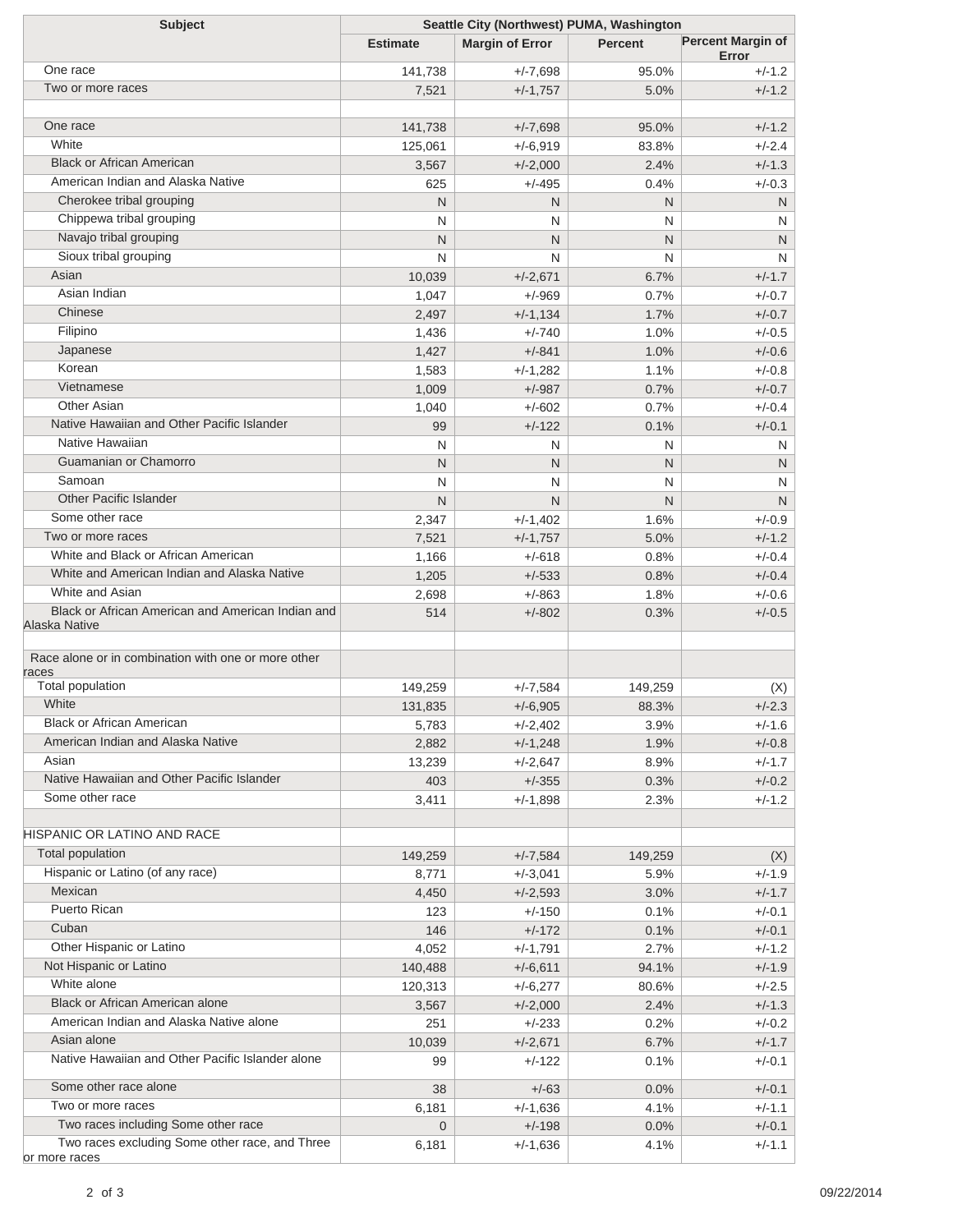| <b>Subject</b>      | Seattle City (Northwest) PUMA, Washington |                        |                |                                   |
|---------------------|-------------------------------------------|------------------------|----------------|-----------------------------------|
|                     | <b>Estimate</b>                           | <b>Margin of Error</b> | <b>Percent</b> | <b>Percent Margin of</b><br>Error |
|                     |                                           |                        |                |                                   |
| Total housing units | 73,035                                    | $+/-3.160$             | (X)            | X)                                |

In data year 2013, there were a series of changes to data collection operations that could have affected some estimates. These changes include the addition of Internet as a mode of data collection, the end of the content portion of Failed Edit Follow-Up interviewing, and the loss of one monthly panel due to the Federal Government shut down in October 2013. For more information, see: User Notes

The ACS questions on Hispanic origin and race were revised in 2008 to make them consistent with the Census 2010 question wording. Any changes in estimates for 2008 and beyond may be due to demographic changes, as well as factors including questionnaire changes, differences in ACS population controls, and methodological differences in the population estimates, and therefore should be used with caution. For a summary of questionnaire changes see http://www.census.gov/acs/www/methodology/questionnaire\_changes/. For more information about changes in the estimates see http://www.census.gov/population/hispanic/files/acs08researchnote.pdf.

For more information on understanding race and Hispanic origin data, please see the Census 2010 Brief entitled, Overview of Race and Hispanic Origin: 2010, issued March 2011. (pdf format)

While the 2013 American Community Survey (ACS) data generally reflect the February 2013 Office of Management and Budget (OMB) definitions of metropolitan and micropolitan statistical areas; in certain instances the names, codes, and boundaries of the principal cities shown in ACS tables may differ from the OMB definitions due to differences in the effective dates of the geographic entities.

Estimates of urban and rural population, housing units, and characteristics reflect boundaries of urban areas defined based on Census 2010 data. As a result, data for urban and rural areas from the ACS do not necessarily reflect the results of ongoing urbanization.

Source: U.S. Census Bureau, 2013 American Community Survey

#### Explanation of Symbols:

 1. An '\*\*' entry in the margin of error column indicates that either no sample observations or too few sample observations were available to compute a standard error and thus the margin of error. A statistical test is not appropriate.

 2. An '-' entry in the estimate column indicates that either no sample observations or too few sample observations were available to compute an estimate, or a ratio of medians cannot be calculated because one or both of the median estimates falls in the lowest interval or upper interval of an open-ended distribution.

3. An '-' following a median estimate means the median falls in the lowest interval of an open-ended distribution.

4. An '+' following a median estimate means the median falls in the upper interval of an open-ended distribution.

 5. An '\*\*\*' entry in the margin of error column indicates that the median falls in the lowest interval or upper interval of an open-ended distribution. A statistical test is not appropriate.

 6. An '\*\*\*\*\*' entry in the margin of error column indicates that the estimate is controlled. A statistical test for sampling variability is not appropriate. 7. An 'N' entry in the estimate and margin of error columns indicates that data for this geographic area cannot be displayed because the number of sample cases is too small.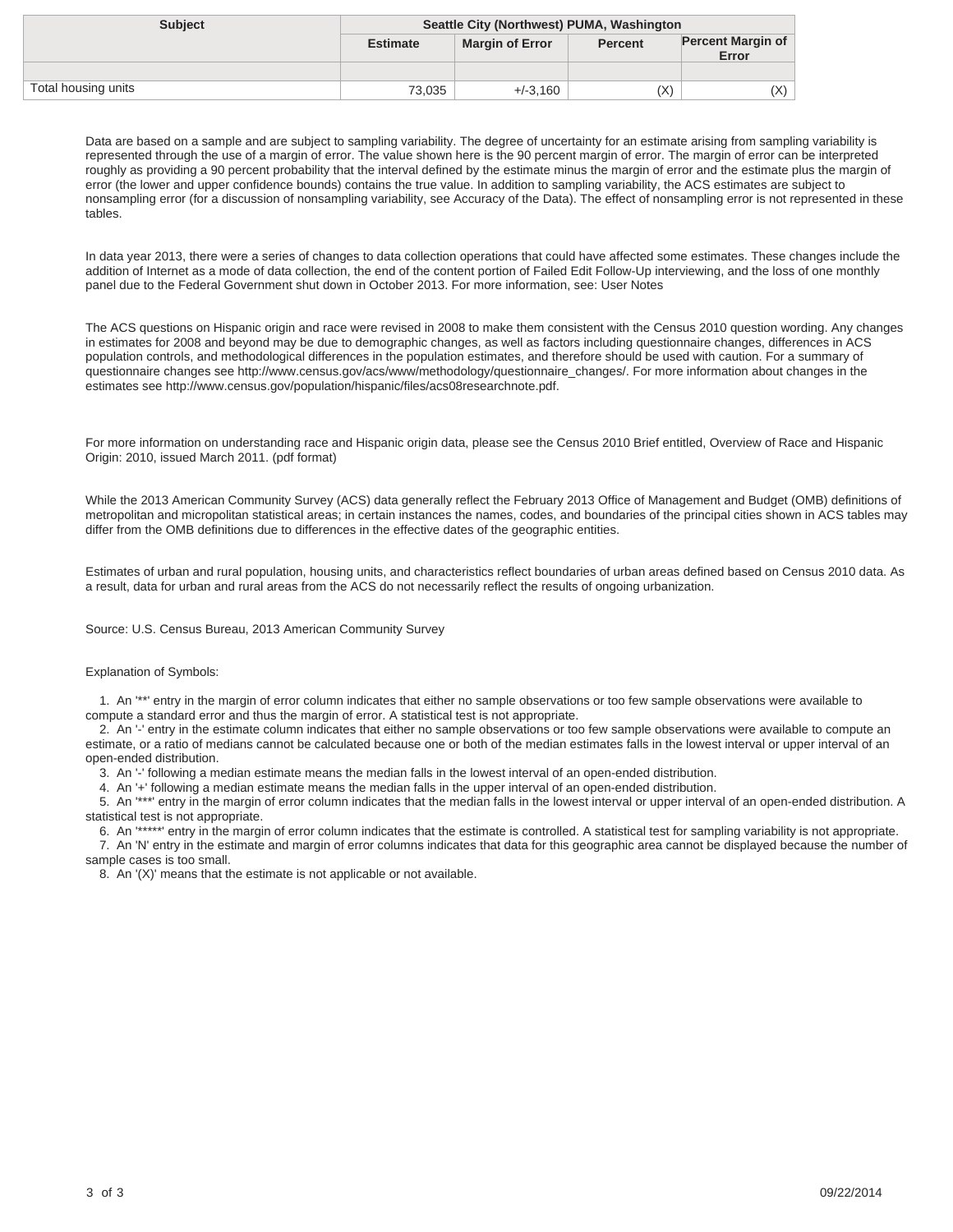### DP05 | ACS DEMOGRAPHIC AND HOUSING ESTIMATES

### 2013 American Community Survey 1-Year Estimates

Supporting documentation on code lists, subject definitions, data accuracy, and statistical testing can be found on the American Community Survey website in the Data and Documentation section.

Sample size and data quality measures (including coverage rates, allocation rates, and response rates) can be found on the American Community Survey website in the Methodology section.

| <b>Subject</b>          | Seattle City (Southeast)--Capitol Hill PUMA, Washington |                        |                |                                   |
|-------------------------|---------------------------------------------------------|------------------------|----------------|-----------------------------------|
|                         | <b>Estimate</b>                                         | <b>Margin of Error</b> | <b>Percent</b> | <b>Percent Margin of</b><br>Error |
| <b>SEX AND AGE</b>      |                                                         |                        |                |                                   |
| <b>Total population</b> | 121,771                                                 | $+/-7,349$             | 121,771        | (X)                               |
| Male                    | 63,044                                                  | $+/-4,726$             | 51.8%          | $+/-2.2$                          |
| Female                  | 58,727                                                  | $+/-4,306$             | 48.2%          | $+/-2.2$                          |
|                         |                                                         |                        |                |                                   |
| Under 5 years           | 6,264                                                   | $+/-1,803$             | 5.1%           | $+/-1.4$                          |
| 5 to 9 years            | 5,175                                                   | $+/-1,453$             | 4.2%           | $+/-1.1$                          |
| 10 to 14 years          | 4,866                                                   | $+/-1,211$             | 4.0%           | $+/-0.9$                          |
| 15 to 19 years          | 6,602                                                   | $+/-1,699$             | 5.4%           | $+/-1.3$                          |
| 20 to 24 years          | 10,104                                                  | $+/-2,013$             | 8.3%           | $+/-1.5$                          |
| 25 to 34 years          | 24,630                                                  | $+/-2,940$             | 20.2%          | $+/-2.1$                          |
| 35 to 44 years          | 20,044                                                  | $+/-2,853$             | 16.5%          | $+/-2.1$                          |
| 45 to 54 years          | 14,926                                                  | $+/-2,519$             | 12.3%          | $+/-2.0$                          |
| 55 to 59 years          | 7,646                                                   | $+/-1,631$             | 6.3%           | $+/-1.3$                          |
| 60 to 64 years          | 6,555                                                   | $+/-1,296$             | 5.4%           | $+/-1.1$                          |
| 65 to 74 years          | 7,818                                                   | $+/-1,555$             | 6.4%           | $+/-1.3$                          |
| 75 to 84 years          | 4,655                                                   | $+/-1,074$             | 3.8%           | $+/-1.0$                          |
| 85 years and over       | 2,486                                                   | $+/-1,082$             | 2.0%           | $+/-0.9$                          |
| Median age (years)      | 36.9                                                    | $+/-1.7$               | (X)            | (X)                               |
| 18 years and over       | 101,847                                                 | $+/-5,594$             | 83.6%          | $+/-2.3$                          |
| 21 years and over       | 97,479                                                  | $+/-5,391$             | 80.1%          | $+/-2.3$                          |
| 62 years and over       | 18,924                                                  | $+/-2,192$             | 15.5%          | $+/-2.0$                          |
| 65 years and over       | 14,959                                                  | $+/-2,142$             | 12.3%          | $+/-1.9$                          |
|                         |                                                         |                        |                |                                   |
| 18 years and over       | 101,847                                                 | $+/-5,594$             | 101,847        | (X)                               |
| Male                    | 52,922                                                  | $+/-4,030$             | 52.0%          | $+/-2.3$                          |
| Female                  | 48,925                                                  | $+/-3,203$             | 48.0%          | $+/-2.3$                          |
|                         |                                                         |                        |                |                                   |
| 65 years and over       | 14,959                                                  | $+/-2,142$             | 14,959         | (X)                               |
| Male                    | 6,204                                                   | $+/-1,086$             | 41.5%          | $+/-4.0$                          |
| Female                  | 8,755                                                   | $+/-1,380$             | 58.5%          | $+/-4.0$                          |
| <b>RACE</b>             |                                                         |                        |                |                                   |
| <b>Total population</b> | 121,771                                                 | $+/-7,349$             | 121,771        | (X)                               |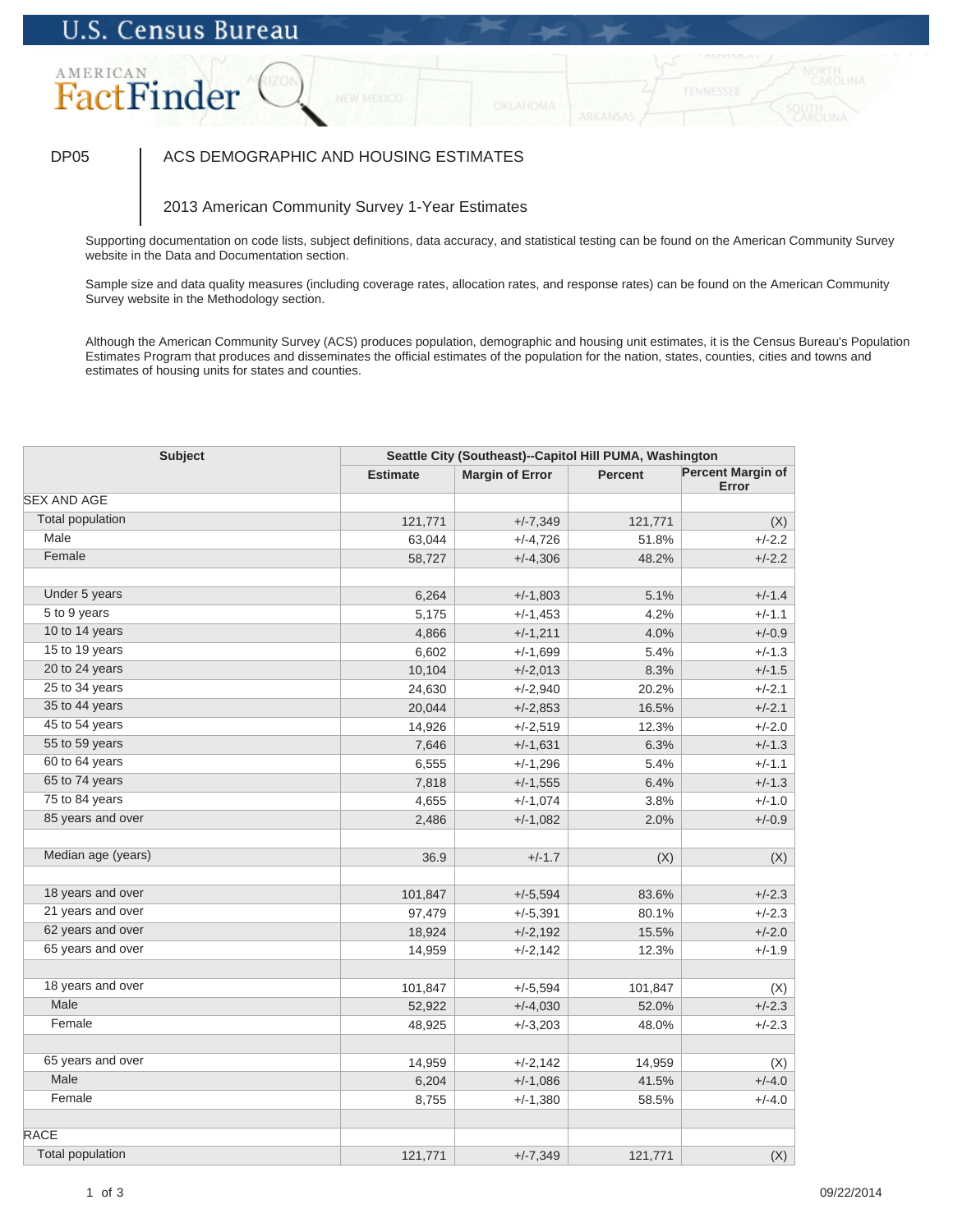| <b>Subject</b>                                                  | Seattle City (Southeast)--Capitol Hill PUMA, Washington |                        |                |                                   |
|-----------------------------------------------------------------|---------------------------------------------------------|------------------------|----------------|-----------------------------------|
|                                                                 | <b>Estimate</b>                                         | <b>Margin of Error</b> | <b>Percent</b> | <b>Percent Margin of</b><br>Error |
| One race                                                        | 113,720                                                 | $+/-6,988$             | 93.4%          | +/-1.9                            |
| Two or more races                                               | 8,051                                                   | $+/-2,388$             | 6.6%           | $+/-1.9$                          |
|                                                                 |                                                         |                        |                |                                   |
| One race                                                        | 113,720                                                 | $+/-6,988$             | 93.4%          | $+/-1.9$                          |
| White                                                           | 73,323                                                  | $+/-5,413$             | 60.2%          | $+/-3.7$                          |
| <b>Black or African American</b>                                | 17,185                                                  | $+/-3,923$             | 14.1%          | $+/-3.1$                          |
| American Indian and Alaska Native                               | 585                                                     | $+/-333$               | 0.5%           | $+/-0.3$                          |
| Cherokee tribal grouping                                        | N                                                       | N                      | N              | N                                 |
| Chippewa tribal grouping                                        | N                                                       | N                      | N              | N                                 |
| Navajo tribal grouping                                          | N                                                       | N                      | N              | N                                 |
| Sioux tribal grouping                                           | N                                                       | N                      | N              | N                                 |
| Asian                                                           | 19,148                                                  | $+/-4,894$             | 15.7%          | $+/-3.8$                          |
| Asian Indian                                                    | 1,348                                                   | $+/-894$               | 1.1%           | $+/-0.7$                          |
| Chinese                                                         | 4,170                                                   | $+/-1,628$             | 3.4%           | $+/-1.3$                          |
| Filipino                                                        | 3,357                                                   | $+/-2,312$             | 2.8%           | $+/-1.8$                          |
| Japanese                                                        | 1,469                                                   | $+/-705$               | 1.2%           | $+/-0.6$                          |
| Korean                                                          | 1,150                                                   | $+/-635$               | 0.9%           | $+/-0.5$                          |
| Vietnamese                                                      | 2,714                                                   | $+/-1,718$             | 2.2%           | $+/-1.4$                          |
| Other Asian                                                     | 4,940                                                   | $+/-3,185$             | 4.1%           | $+/-2.6$                          |
| Native Hawaiian and Other Pacific Islander                      | 1,050                                                   | $+/-1,090$             | 0.9%           | $+/-0.9$                          |
| Native Hawaiian                                                 | N                                                       | N                      | N              | N                                 |
| Guamanian or Chamorro                                           | N                                                       | N                      | N              | N                                 |
| Samoan                                                          | N                                                       | N                      | N              | N                                 |
| <b>Other Pacific Islander</b>                                   | N                                                       | N                      | N              | N                                 |
| Some other race                                                 | 2,429                                                   | $+/-1,932$             | 2.0%           | $+/-1.6$                          |
| Two or more races                                               | 8,051                                                   | $+/-2,388$             | 6.6%           | $+/-1.9$                          |
| White and Black or African American                             | 1,859                                                   | $+/-980$               | 1.5%           | $+/-0.8$                          |
| White and American Indian and Alaska Native                     | 1,034                                                   | $+/-524$               | 0.8%           | $+/-0.4$                          |
| White and Asian                                                 | 2,475                                                   | $+/-873$               | 2.0%           | $+/-0.7$                          |
| Black or African American and American Indian and               | 211                                                     | $+/-242$               | 0.2%           | $+/-0.2$                          |
| Alaska Native                                                   |                                                         |                        |                |                                   |
| Race alone or in combination with one or more other             |                                                         |                        |                |                                   |
| races                                                           |                                                         |                        |                |                                   |
| Total population                                                | 121,771                                                 | $+/-7,349$             | 121,771        | (X)                               |
| White                                                           | 80,650                                                  | $+/-5,801$             | 66.2%          | $+/-3.4$                          |
| <b>Black or African American</b>                                | 21,109                                                  | $+/-4,074$             | 17.3%          | $+/-3.2$                          |
| American Indian and Alaska Native                               | 2,479                                                   | $+/-843$               | 2.0%           | $+/-0.7$                          |
| Asian                                                           | 22,682                                                  | $+/-5,286$             | 18.6%          | $+/-4.1$                          |
| Native Hawaiian and Other Pacific Islander                      | 2,017                                                   | $+/-1,957$             | 1.7%           | $+/-1.6$                          |
| Some other race                                                 | 2,949                                                   | $+/-1,836$             | 2.4%           | $+/-1.5$                          |
| HISPANIC OR LATINO AND RACE                                     |                                                         |                        |                |                                   |
| Total population                                                | 121,771                                                 | $+/-7,349$             | 121,771        | (X)                               |
| Hispanic or Latino (of any race)                                | 9,121                                                   | $+/-3,526$             | 7.5%           | $+/-2.8$                          |
| Mexican                                                         | 4,910                                                   | $+/-2,787$             | 4.0%           | $+/-2.3$                          |
| Puerto Rican                                                    | 699                                                     | $+/-497$               | 0.6%           | $+/-0.4$                          |
| Cuban                                                           | $\overline{0}$                                          | $+/-198$               | 0.0%           | $+/-0.1$                          |
| Other Hispanic or Latino                                        | 3,512                                                   | $+/-2,264$             | 2.9%           | $+/-1.8$                          |
| Not Hispanic or Latino                                          | 112,650                                                 | $+/-7,391$             | 92.5%          | $+/-2.8$                          |
| White alone                                                     | 68,990                                                  |                        | 56.7%          | $+/-3.3$                          |
| Black or African American alone                                 |                                                         | $+/-4,697$             |                |                                   |
| American Indian and Alaska Native alone                         | 16,148                                                  | $+/-3,547$             | 13.3%          | $+/-2.9$                          |
| Asian alone                                                     | 323                                                     | $+/-246$               | 0.3%           | $+/-0.2$                          |
| Native Hawaiian and Other Pacific Islander alone                | 19,034                                                  | $+/-4,901$             | 15.6%          | $+/-3.8$                          |
|                                                                 | 1,050                                                   | $+/-1,090$             | 0.9%           | $+/-0.9$                          |
| Some other race alone                                           | 130                                                     | $+/-159$               | 0.1%           | $+/-0.1$                          |
| Two or more races                                               | 6,975                                                   | $+/-1,989$             | 5.7%           | $+/-1.5$                          |
| Two races including Some other race                             | 98                                                      | $+/-163$               | 0.1%           | $+/-0.1$                          |
| Two races excluding Some other race, and Three<br>or more races | 6,877                                                   | $+/-2,028$             | 5.6%           | $+/-1.6$                          |
|                                                                 |                                                         |                        |                |                                   |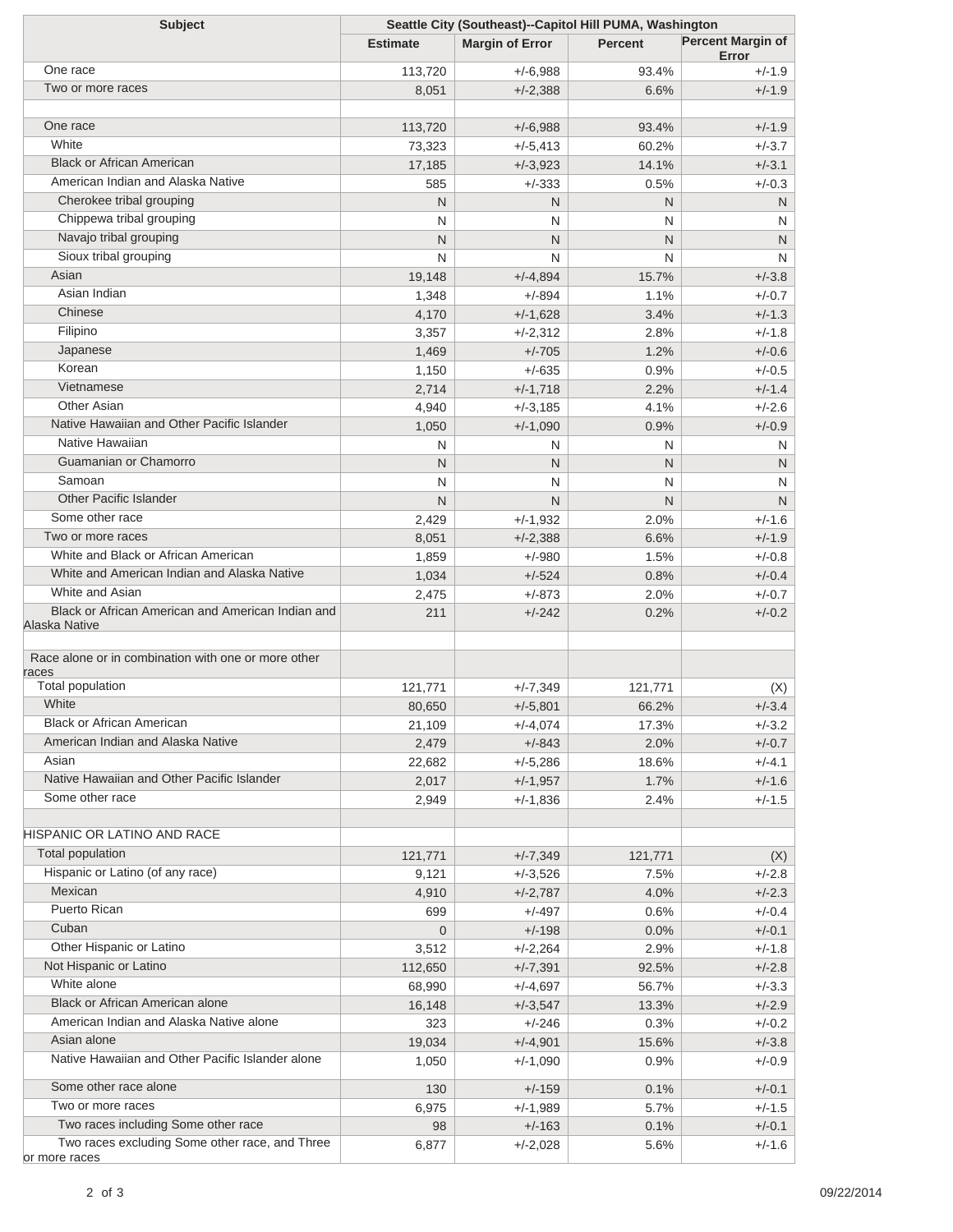| <b>Subject</b>      | Seattle City (Southeast)--Capitol Hill PUMA, Washington |                        |                |                                   |
|---------------------|---------------------------------------------------------|------------------------|----------------|-----------------------------------|
|                     | <b>Estimate</b>                                         | <b>Margin of Error</b> | <b>Percent</b> | <b>Percent Margin of</b><br>Error |
|                     |                                                         |                        |                |                                   |
| Total housing units | 52.979                                                  | $+/-2.202$             | (X)            | (X)                               |

In data year 2013, there were a series of changes to data collection operations that could have affected some estimates. These changes include the addition of Internet as a mode of data collection, the end of the content portion of Failed Edit Follow-Up interviewing, and the loss of one monthly panel due to the Federal Government shut down in October 2013. For more information, see: User Notes

The ACS questions on Hispanic origin and race were revised in 2008 to make them consistent with the Census 2010 question wording. Any changes in estimates for 2008 and beyond may be due to demographic changes, as well as factors including questionnaire changes, differences in ACS population controls, and methodological differences in the population estimates, and therefore should be used with caution. For a summary of questionnaire changes see http://www.census.gov/acs/www/methodology/questionnaire\_changes/. For more information about changes in the estimates see http://www.census.gov/population/hispanic/files/acs08researchnote.pdf.

For more information on understanding race and Hispanic origin data, please see the Census 2010 Brief entitled, Overview of Race and Hispanic Origin: 2010, issued March 2011. (pdf format)

While the 2013 American Community Survey (ACS) data generally reflect the February 2013 Office of Management and Budget (OMB) definitions of metropolitan and micropolitan statistical areas; in certain instances the names, codes, and boundaries of the principal cities shown in ACS tables may differ from the OMB definitions due to differences in the effective dates of the geographic entities.

Estimates of urban and rural population, housing units, and characteristics reflect boundaries of urban areas defined based on Census 2010 data. As a result, data for urban and rural areas from the ACS do not necessarily reflect the results of ongoing urbanization.

Source: U.S. Census Bureau, 2013 American Community Survey

#### Explanation of Symbols:

 1. An '\*\*' entry in the margin of error column indicates that either no sample observations or too few sample observations were available to compute a standard error and thus the margin of error. A statistical test is not appropriate.

 2. An '-' entry in the estimate column indicates that either no sample observations or too few sample observations were available to compute an estimate, or a ratio of medians cannot be calculated because one or both of the median estimates falls in the lowest interval or upper interval of an open-ended distribution.

3. An '-' following a median estimate means the median falls in the lowest interval of an open-ended distribution.

4. An '+' following a median estimate means the median falls in the upper interval of an open-ended distribution.

 5. An '\*\*\*' entry in the margin of error column indicates that the median falls in the lowest interval or upper interval of an open-ended distribution. A statistical test is not appropriate.

 6. An '\*\*\*\*\*' entry in the margin of error column indicates that the estimate is controlled. A statistical test for sampling variability is not appropriate. 7. An 'N' entry in the estimate and margin of error columns indicates that data for this geographic area cannot be displayed because the number of sample cases is too small.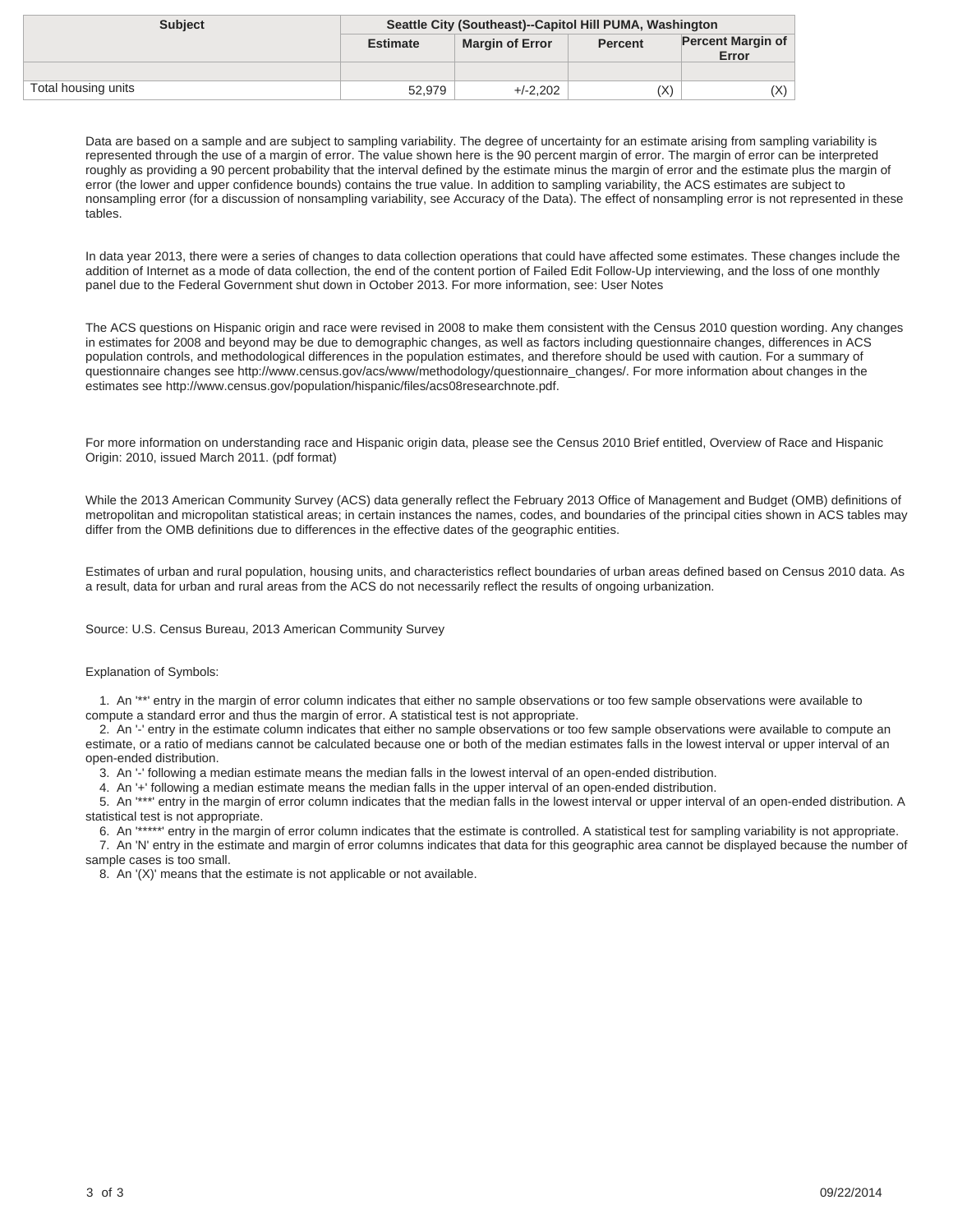### DP05 | ACS DEMOGRAPHIC AND HOUSING ESTIMATES

### 2013 American Community Survey 1-Year Estimates

Supporting documentation on code lists, subject definitions, data accuracy, and statistical testing can be found on the American Community Survey website in the Data and Documentation section.

Sample size and data quality measures (including coverage rates, allocation rates, and response rates) can be found on the American Community Survey website in the Methodology section.

| <b>Subject</b>          |                 | Seattle City (West)--Duwamish & Beacon Hill PUMA, Washington |                |                                   |  |
|-------------------------|-----------------|--------------------------------------------------------------|----------------|-----------------------------------|--|
|                         | <b>Estimate</b> | <b>Margin of Error</b>                                       | <b>Percent</b> | <b>Percent Margin of</b><br>Error |  |
| <b>SEX AND AGE</b>      |                 |                                                              |                |                                   |  |
| <b>Total population</b> | 128,496         | $+/-6,622$                                                   | 128,496        | (X)                               |  |
| Male                    | 62,580          | $+/-4,064$                                                   | 48.7%          | $+/-1.9$                          |  |
| Female                  | 65,916          | $+/-4,093$                                                   | 51.3%          | $+/-1.9$                          |  |
| Under 5 years           | 8,885           | $+/-1,797$                                                   | 6.9%           | $+/-1.3$                          |  |
| 5 to 9 years            | 8,444           | $+/-2,214$                                                   | 6.6%           | $+/-1.6$                          |  |
| 10 to 14 years          | 5,904           | $+/-1,319$                                                   | 4.6%           | $+/-0.9$                          |  |
| 15 to 19 years          | 5,671           | $+/-1,318$                                                   | 4.4%           | $+/-1.0$                          |  |
| 20 to 24 years          | 6,218           | $+/-1,759$                                                   | 4.8%           | $+/-1.3$                          |  |
| 25 to 34 years          | 21,402          | $+/-2,904$                                                   | 16.7%          | $+/-2.0$                          |  |
| 35 to 44 years          | 22,187          | $+/-2,067$                                                   | 17.3%          | $+/-1.5$                          |  |
| 45 to 54 years          | 18,627          | $+/-2,335$                                                   | 14.5%          | $+/-1.7$                          |  |
| 55 to 59 years          | 7,501           | $+/-1,245$                                                   | 5.8%           | $+/-1.0$                          |  |
| 60 to 64 years          | 7,720           | $+/-1,590$                                                   | 6.0%           | $+/-1.3$                          |  |
| 65 to 74 years          | 8,371           | $+/-1,612$                                                   | 6.5%           | $+/-1.3$                          |  |
| 75 to 84 years          | 4,621           | $+/-954$                                                     | 3.6%           | $+/-0.8$                          |  |
| 85 years and over       | 2,945           | $+/-693$                                                     | 2.3%           | $+/-0.5$                          |  |
| Median age (years)      | 38.3            | $+/-1.2$                                                     | (X)            | (X)                               |  |
| 18 years and over       | 101,516         | $+/-4,654$                                                   | 79.0%          | $+/-2.2$                          |  |
| 21 years and over       | 98,641          | $+/-4,478$                                                   | 76.8%          | $+/-2.3$                          |  |
| 62 years and over       | 20,845          | $+/-2,118$                                                   | 16.2%          | $+/-1.8$                          |  |
| 65 years and over       | 15,937          | $+/-1,864$                                                   | 12.4%          | $+/-1.6$                          |  |
| 18 years and over       | 101,516         | $+/-4,654$                                                   | 101,516        | (X)                               |  |
| Male                    | 49,128          | $+/-3,285$                                                   | 48.4%          | $+/-2.0$                          |  |
| Female                  | 52,388          | $+/-2,903$                                                   | 51.6%          | $+/-2.0$                          |  |
|                         |                 |                                                              |                |                                   |  |
| 65 years and over       | 15,937          | $+/-1,864$                                                   | 15,937         | (X)                               |  |
| Male                    | 6,609           | $+/-1,090$                                                   | 41.5%          | $+/-4.1$                          |  |
| Female                  | 9,328           | $+/-1,169$                                                   | 58.5%          | $+/-4.1$                          |  |
| <b>RACE</b>             |                 |                                                              |                |                                   |  |
| <b>Total population</b> | 128,496         | $+/-6,622$                                                   | 128,496        | (X)                               |  |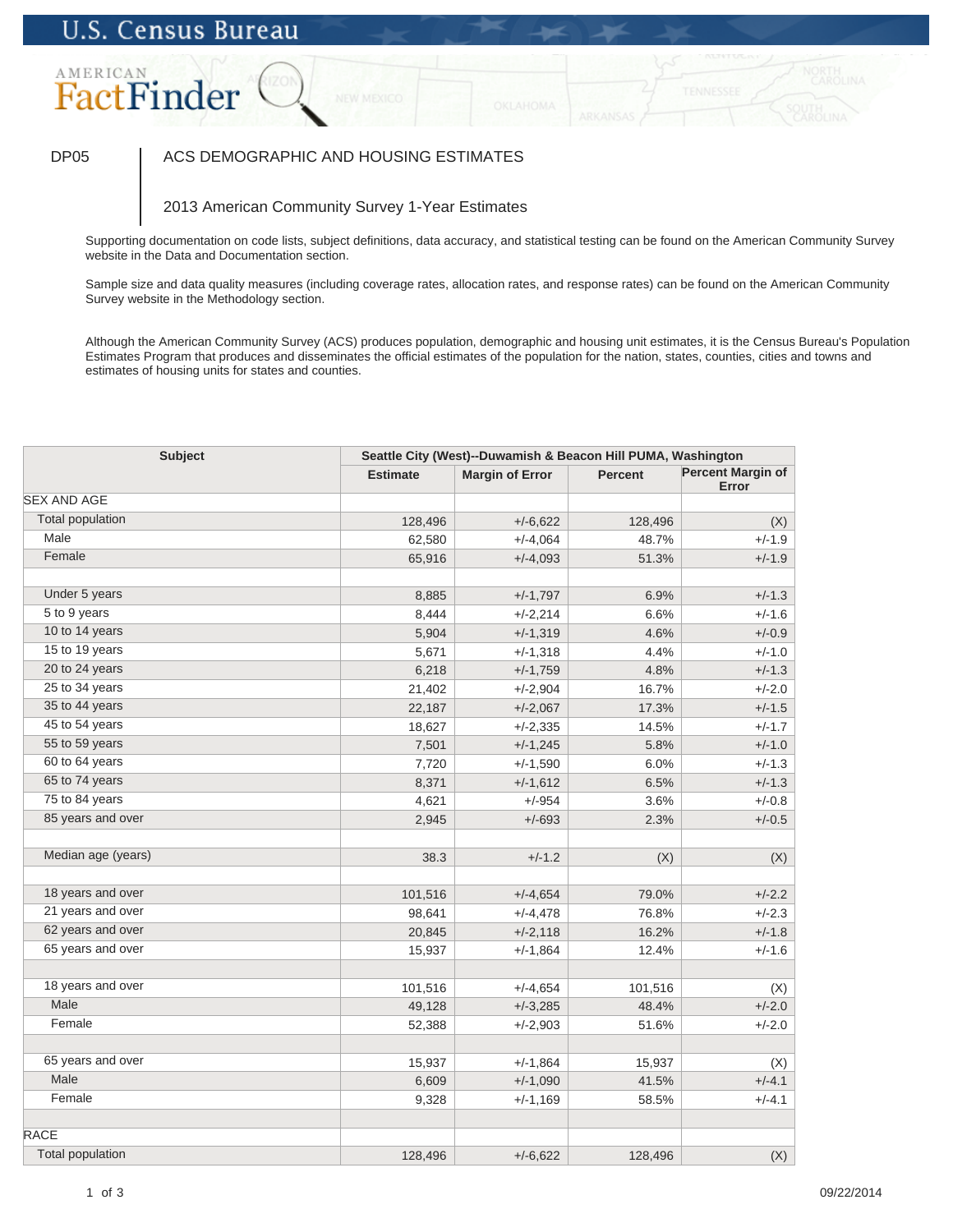| <b>Subject</b>                                      | Seattle City (West)--Duwamish & Beacon Hill PUMA, Washington |                        |                |                                   |
|-----------------------------------------------------|--------------------------------------------------------------|------------------------|----------------|-----------------------------------|
|                                                     | <b>Estimate</b>                                              | <b>Margin of Error</b> | <b>Percent</b> | <b>Percent Margin of</b><br>Error |
| One race                                            | 119,048                                                      | $+/-6,280$             | 92.6%          | +/-2.2                            |
| Two or more races                                   | 9,448                                                        | $+/-2,984$             | 7.4%           | $+/-2.2$                          |
|                                                     |                                                              |                        |                |                                   |
| One race                                            | 119,048                                                      | $+/-6,280$             | 92.6%          | $+/-2.2$                          |
| White                                               | 76,558                                                       | $+/-5,020$             | 59.6%          | $+/-3.4$                          |
| <b>Black or African American</b>                    | 15,204                                                       | $+/-4,073$             | 11.8%          | $+/-3.0$                          |
| American Indian and Alaska Native                   | 1,034                                                        | $+/-1,060$             | 0.8%           | $+/-0.8$                          |
| Cherokee tribal grouping                            | N                                                            | N                      | N              | N                                 |
| Chippewa tribal grouping                            | N                                                            | N                      | N              | N                                 |
| Navajo tribal grouping                              | N                                                            | N                      | N              | N                                 |
| Sioux tribal grouping                               | N                                                            | N                      | N              | N                                 |
| Asian                                               | 22,874                                                       | $+/-3,714$             | 17.8%          | $+/-2.7$                          |
| Asian Indian                                        | 263                                                          | $+/-306$               | 0.2%           | $+/-0.2$                          |
| Chinese                                             | 8,418                                                        | $+/-2,068$             | 6.6%           | $+/-1.6$                          |
| Filipino                                            | 3,809                                                        | $+/-1,414$             | 3.0%           | $+/-1.1$                          |
| Japanese                                            | 2,208                                                        | $+/-962$               | 1.7%           | $+/-0.7$                          |
| Korean                                              | 1,677                                                        | $+/-1,012$             | 1.3%           | $+/-0.8$                          |
| Vietnamese                                          | 4,025                                                        | $+/-1,700$             | 3.1%           | $+/-1.3$                          |
| Other Asian                                         | 2,474                                                        | $+/-1,050$             | 1.9%           | $+/-0.8$                          |
| Native Hawaiian and Other Pacific Islander          | 872                                                          | $+/-823$               | 0.7%           | $+/-0.6$                          |
| Native Hawaiian                                     | N                                                            | N                      | N              | N                                 |
| Guamanian or Chamorro                               | N                                                            | N                      | N              | N                                 |
| Samoan                                              | N                                                            | N                      | N              | N                                 |
| <b>Other Pacific Islander</b>                       | N                                                            | N.                     | N              | N                                 |
| Some other race                                     | 2,506                                                        | $+/-1,015$             | 2.0%           | $+/-0.8$                          |
| Two or more races                                   | 9,448                                                        | $+/-2,984$             | 7.4%           | $+/-2.2$                          |
| White and Black or African American                 | 1,870                                                        | $+/-1,328$             | 1.5%           | $+/-1.0$                          |
| White and American Indian and Alaska Native         | 1,211                                                        | $+/-518$               | 0.9%           | $+/-0.4$                          |
| White and Asian                                     | 3,641                                                        | $+/-1,422$             | 2.8%           | $+/-1.1$                          |
| Black or African American and American Indian and   | 304                                                          | $+/-460$               | 0.2%           | $+/-0.4$                          |
| Alaska Native                                       |                                                              |                        |                |                                   |
| Race alone or in combination with one or more other |                                                              |                        |                |                                   |
| races                                               |                                                              |                        |                |                                   |
| Total population                                    | 128,496                                                      | $+/-6,622$             | 128,496        | (X)                               |
| White                                               | 85,082                                                       | $+/-5,560$             | 66.2%          | $+/-3.2$                          |
| <b>Black or African American</b>                    | 18,973                                                       | $+/-4,385$             | 14.8%          | $+/-3.2$                          |
| American Indian and Alaska Native                   | 3,558                                                        | $+/-1,658$             | 2.8%           | $+/-1.3$                          |
| Asian                                               | 27,748                                                       | $+/-4,125$             | 21.6%          | $+/-2.9$                          |
| Native Hawaiian and Other Pacific Islander          | 1,487                                                        | $+/-994$               | 1.2%           | $+/-0.8$                          |
| Some other race                                     | 2,867                                                        | $+/-1,055$             | 2.2%           | $+/-0.8$                          |
|                                                     |                                                              |                        |                |                                   |
| HISPANIC OR LATINO AND RACE                         |                                                              |                        |                |                                   |
| Total population                                    | 128,496                                                      | $+/-6,622$             | 128,496        | (X)                               |
| Hispanic or Latino (of any race)                    | 10,087                                                       | $+/-3,267$             | 7.9%           | $+/-2.4$                          |
| Mexican                                             | 7,690                                                        | $+/-2,871$             | 6.0%           | $+/-2.2$                          |
| <b>Puerto Rican</b>                                 | 249                                                          | $+/-246$               | 0.2%           | $+/-0.2$                          |
| Cuban                                               | 967                                                          | $+/-1,107$             | 0.8%           | $+/-0.9$                          |
| Other Hispanic or Latino                            | 1,181                                                        | $+/-555$               | 0.9%           | $+/-0.4$                          |
| Not Hispanic or Latino                              | 118,409                                                      | $+/-6,369$             | 92.1%          | $+/-2.4$                          |
| White alone                                         | 70,904                                                       | $+/-4,485$             | 55.2%          | $+/-3.3$                          |
| Black or African American alone                     | 15,109                                                       | $+/-4,088$             | 11.8%          | $+/-3.1$                          |
| American Indian and Alaska Native alone             | 412                                                          | $+/-312$               | 0.3%           | $+/-0.2$                          |
| Asian alone                                         | 22,812                                                       | $+/-3,723$             | 17.8%          | $+/-2.7$                          |
| Native Hawaiian and Other Pacific Islander alone    | 872                                                          | $+/-823$               | 0.7%           | $+/-0.6$                          |
| Some other race alone                               | 280                                                          | $+/-246$               | 0.2%           | $+/-0.2$                          |
| Two or more races                                   | 8,020                                                        | $+/-2,269$             | 6.2%           | $+/-1.7$                          |
| Two races including Some other race                 | 138                                                          | $+/-170$               | 0.1%           | $+/-0.1$                          |
| Two races excluding Some other race, and Three      | 7,882                                                        | $+/-2,293$             | 6.1%           | $+/-1.7$                          |
| or more races                                       |                                                              |                        |                |                                   |